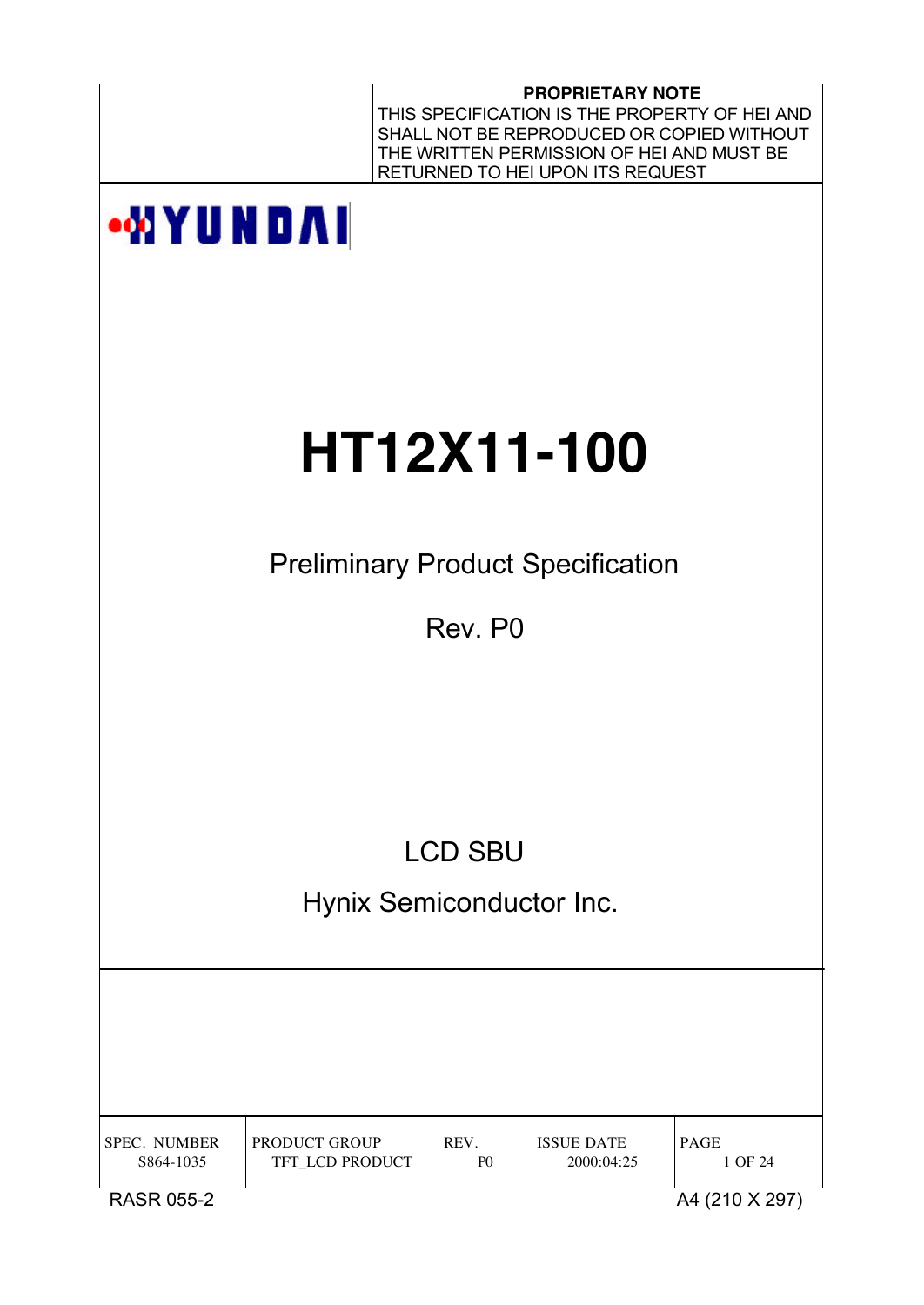| <b>WYUNDAI</b> |              |                        | PRODUCT GROUP                                 | REV.                     | <b>ISSUE DATE</b>                         |
|----------------|--------------|------------------------|-----------------------------------------------|--------------------------|-------------------------------------------|
|                |              |                        | TFT-LCD PRODUCT                               | ${\bf P0}$               | 2000.4.25                                 |
|                |              |                        |                                               |                          |                                           |
|                |              |                        | <b>REVISION HISTORY</b>                       |                          |                                           |
| REV.           | ECN NO.      |                        | DESCRIPTION OF CHANGES                        | $\mathop{\mathsf{DATE}}$ | PREPARED                                  |
| ${\bf P0}$     |              | <b>Initial Release</b> |                                               | APR. 25, '00             | H.N. YIM                                  |
|                | SPEC. NUMBER |                        | SPEC. TITLE                                   |                          |                                           |
|                | S864-1035    |                        | HT15X11-100 Product Specification for TFT-LCD |                          | PAGE<br>$\mathrm{OF}$<br>$\sqrt{2}$<br>24 |
|                |              |                        |                                               |                          |                                           |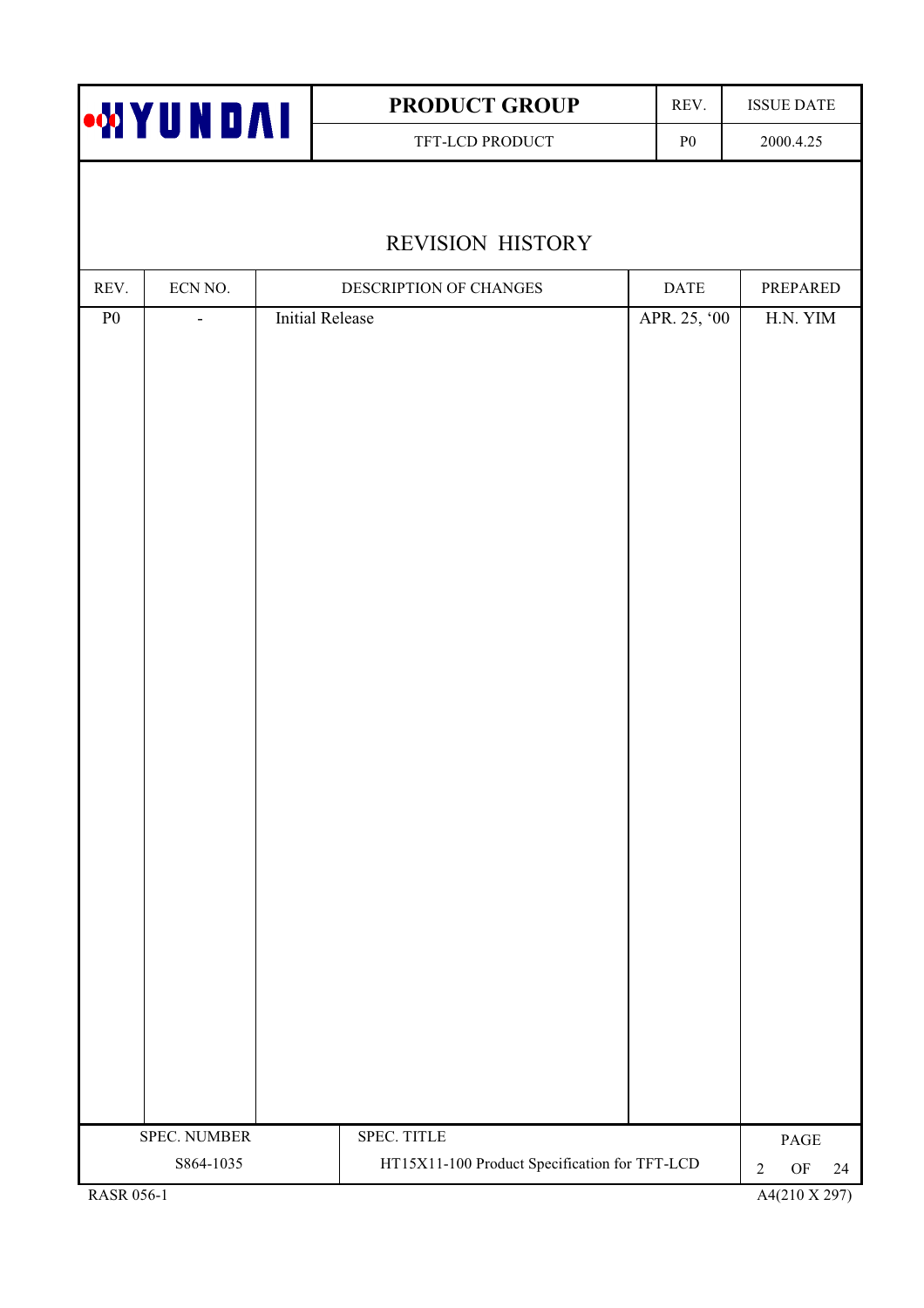| <b>WYUNDAI</b> |  |  |
|----------------|--|--|
|                |  |  |

TFT-LCD PRODUCT

**ISSUE DATE** 

 ${\bf P0}$ 

# **Contents**

|      |                                                      | Page           |
|------|------------------------------------------------------|----------------|
| 1.0  |                                                      | $\overline{4}$ |
| 2.0  |                                                      | 5              |
| 3.0  |                                                      | 6              |
| 4.0  |                                                      | 7              |
| 5.0  |                                                      | 9              |
| 6.0  |                                                      | 12             |
| 7.0  |                                                      | 13             |
| 8.0  | Input Signals, Display Colors & Gray Scale of Colors | 15             |
| 9.0  |                                                      | 16             |
| 10.0 |                                                      | 17             |
| 11.0 |                                                      | 18             |
| 12.0 |                                                      | 19             |
| 13.0 |                                                      | 19             |
| 14.0 |                                                      | 20             |

| <b>SPEC. NUMBER</b> | <b>SPEC. TITLE</b>                                           | <b>PAGE</b> |
|---------------------|--------------------------------------------------------------|-------------|
| S864-1035           | HT12X11-100 Preliminary Product Specification for<br>TFT-LCD | 3 OF 24     |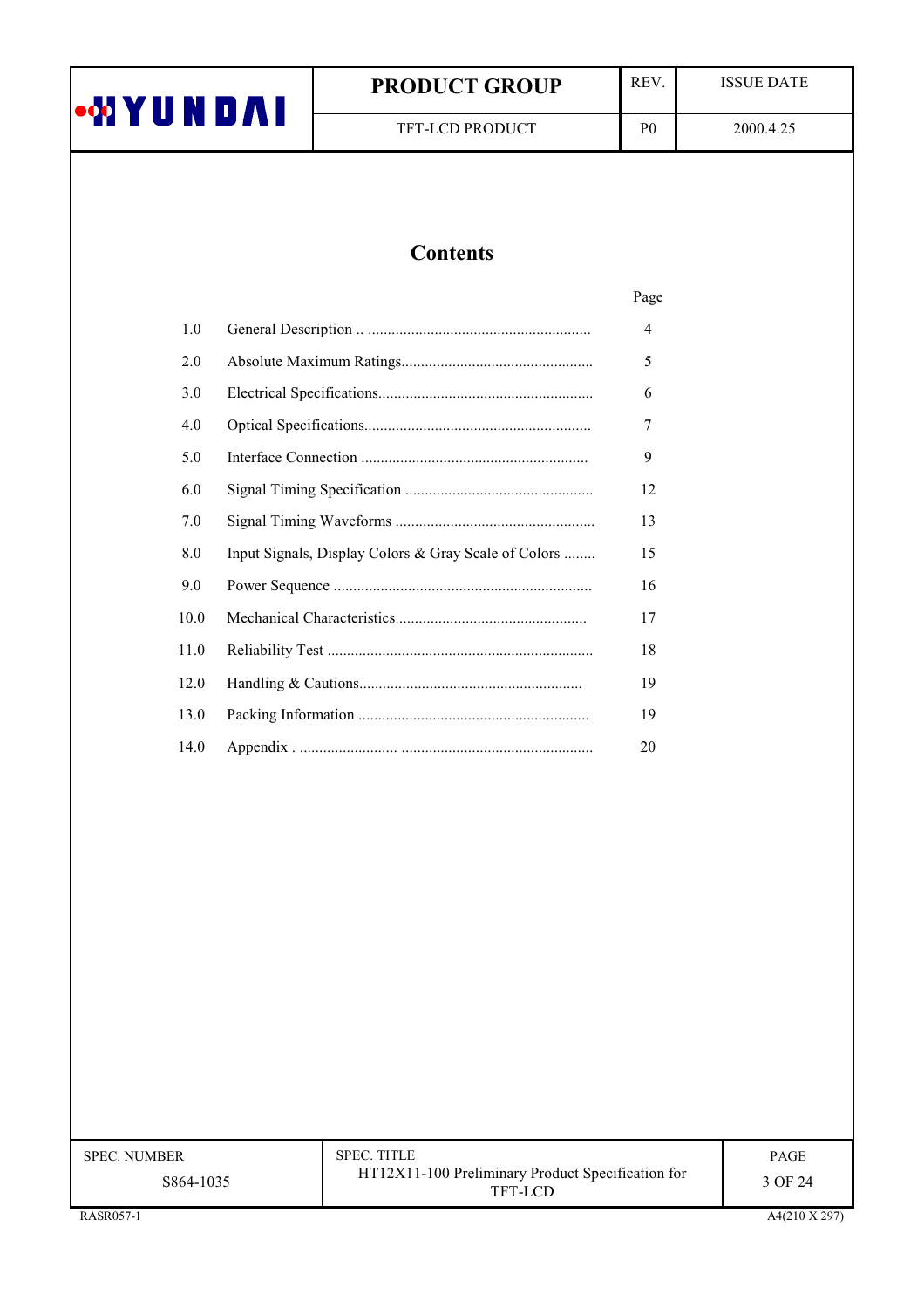| •WYUNDAI | <b>REV</b><br><b>PRODUCT GROUP</b> |                | <b>ISSUE DATE</b> |
|----------|------------------------------------|----------------|-------------------|
|          | <b>TFT-LCD PRODUCT</b>             | P <sub>0</sub> | 2000.4.25         |

#### **1.0 GENERAL DESCRIPTION**

### 1.1 Introduction

HT12X11-100 is a color active matrix TFT LCD module using amorphous silicon TFT's (Thin Film Transistors) as an active switching devices. This module has a 12.1 inch diagonally measured active area with XGA resolutions (1024 horizontal by 768 vertical pixel array). Each pixel is divided into RED, GREEN, BLUE dots which are arranged in vertical stripe and this module can display 262,144 colors. The TFT-LCD panel used for this module is a low reflection and higher color type. Therefore, this module is suitable for notebook PC. The DC/AC inverter for back-light driving is not built in this model.

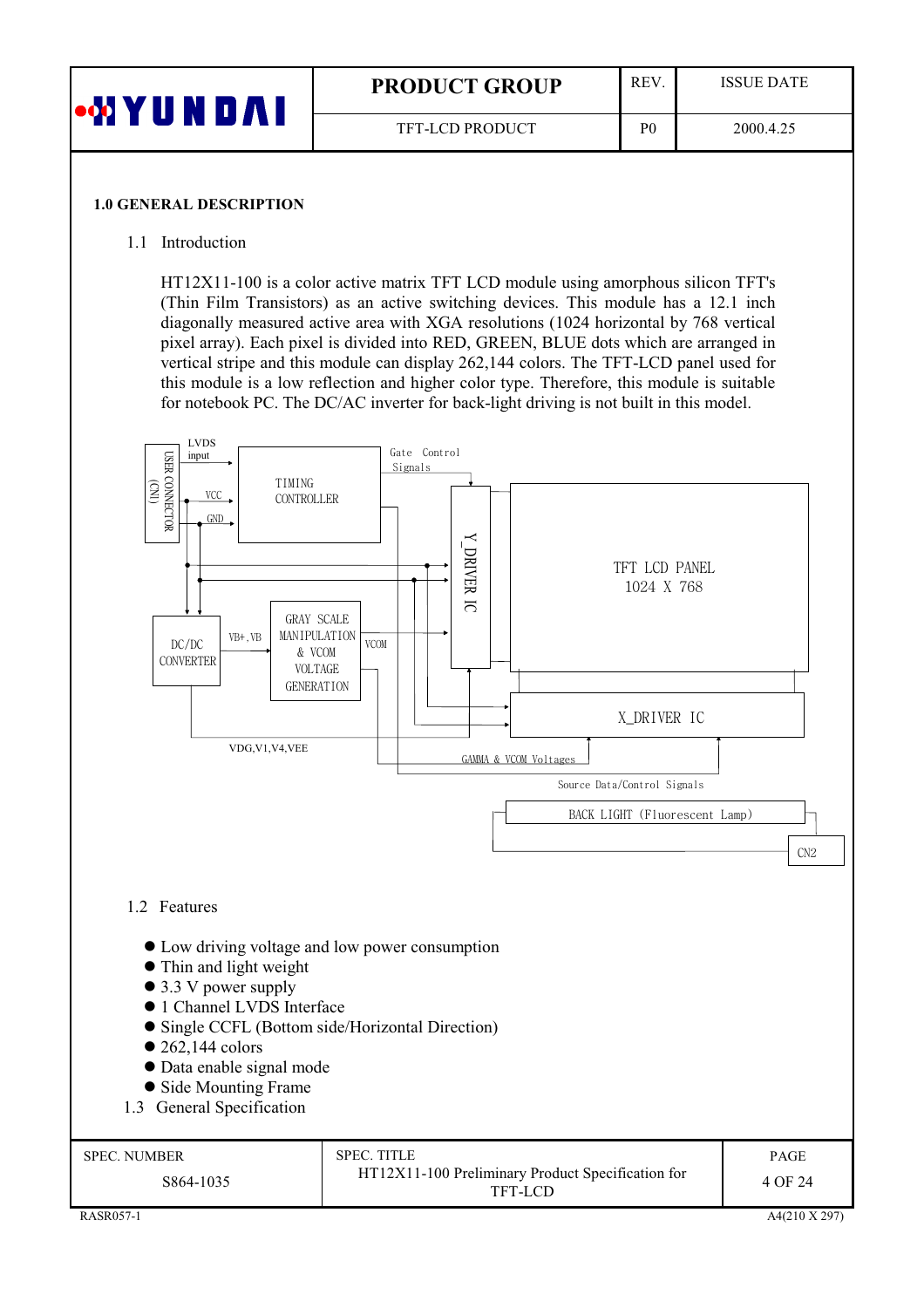| U | <b>PRODUCT GROUP</b>   | <b>REV</b> | <b>ISSUE DATE</b> |
|---|------------------------|------------|-------------------|
|   | <b>TFT-LCD PRODUCT</b> | P(         | 2000.4.25         |

| <table 1.="" general="" specification=""></table> |  |
|---------------------------------------------------|--|
|---------------------------------------------------|--|

| <b>Parameter</b>    | <b>Specification</b>                                                      | Unit   | <b>Remarks</b> |
|---------------------|---------------------------------------------------------------------------|--------|----------------|
| Active area         | 245.8 (H) $*$ 184.3 (V)                                                   | mm     |                |
| Number of pixels    | 1024 (H) $*$ 768 (V)                                                      | pixels |                |
| Pixel pitch         | $0.240$ (H) $*$ 0.240 (V)                                                 | mm     |                |
| Pixel arrangement   | <b>RGB</b> Vertical stripe                                                |        |                |
| Display colors      | 262,144                                                                   | colors |                |
| Display mode        | Normally white                                                            |        |                |
| Dimensional outline | $261.0 \pm 0.5$ (H) * 199.0 $\pm$ 0.5 (V) * 5.6 (D) typ./ 5.9 (D)<br>max. | mm     | Note 1         |
| Weight              | 400 typ.                                                                  | g      |                |
| Back-light          | CCFL, Horizontal-lamp type                                                |        | Note 1         |

Note 1: CCFL (Cold Cathode Fluorescent Lamp)

# 2.0 ABSOLUTE MAXIMUM RATINGS

The followings are maximum values which, if exceed, may cause faulty operation or damage to the unit.

# <Table 2. Absolute Maximum Ratings>

| <b>Parameter</b>             | <b>Symbol</b> | Min.   | Max.           | Unit |
|------------------------------|---------------|--------|----------------|------|
| Power Supply Voltage         | $\rm V_{DD}$  | $-0.3$ | $+4.6$         |      |
| Logic Supply Voltage         | $\rm V_{IN}$  | $-0.3$ | $V_{DD}$ + 0.3 |      |
| <b>Operating Temperature</b> | $T_{OP}$      |        | $+50$          |      |
| Storage Temperature          | $T_{SP}$      | $-20$  | $+60$          |      |

### **3.0 ELECTRICAL SPECIFICATIONS**

| <b>SPEC. NUMBER</b> | <b>SPEC. TITLE</b>                                           | PAGE    |
|---------------------|--------------------------------------------------------------|---------|
| S864-1035           | HT12X11-100 Preliminary Product Specification for<br>TFT-LCD | 5 OF 24 |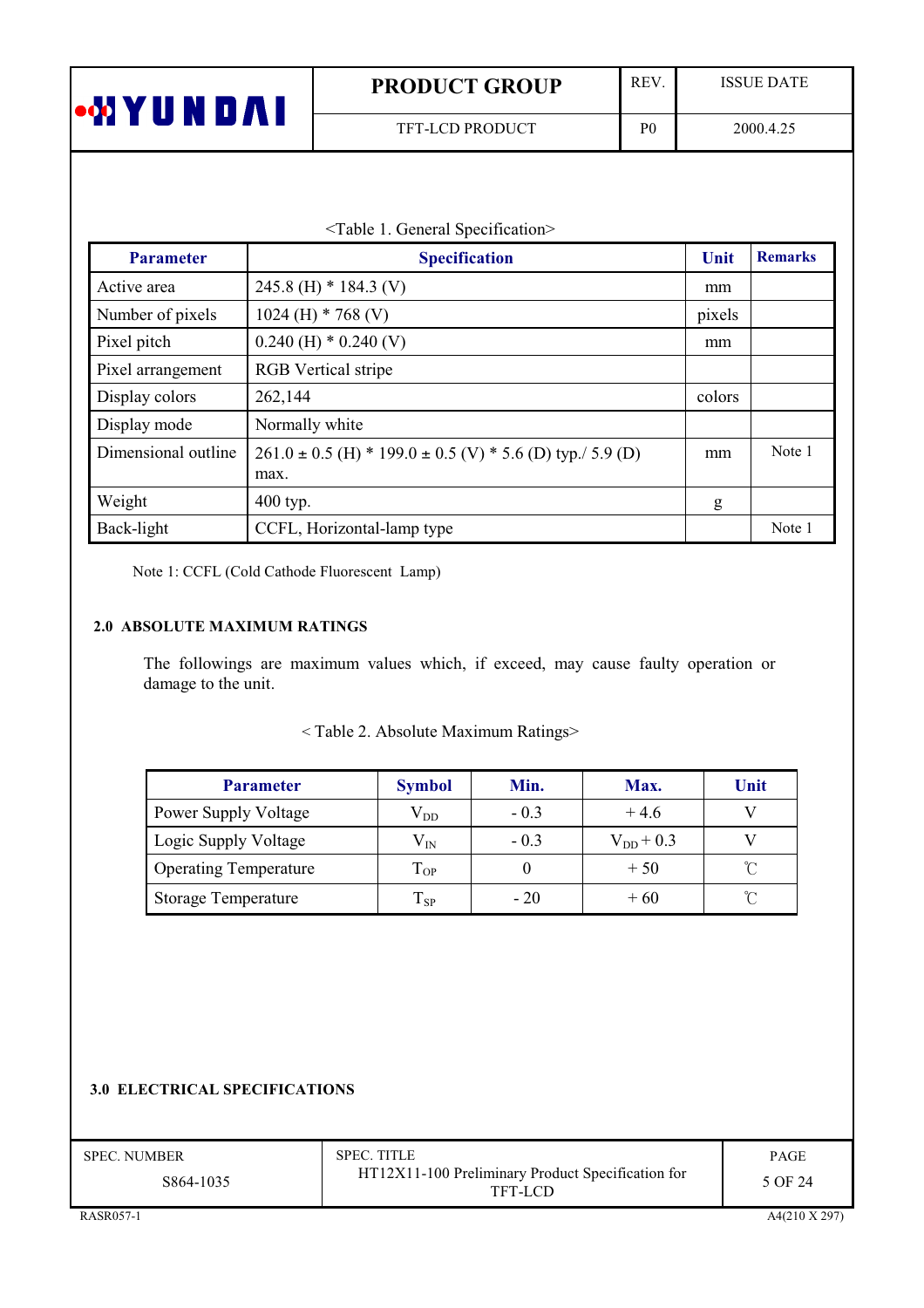| •WYUNDAI | <b>PRODUCT GROUP</b> |                | <b>ISSUE DATE</b> |
|----------|----------------------|----------------|-------------------|
|          | TFT-LCD PRODUCT      | P <sub>0</sub> | 2000.4.25         |

# 3.1 Electrical Specifications

| $\le$ Table 3. Electrical specifications $>$ |             |        |        |        |                   |                        |
|----------------------------------------------|-------------|--------|--------|--------|-------------------|------------------------|
| <b>Parameter</b>                             |             | Min.   | Typ.   | Max.   | Unit              | <b>Remarks</b>         |
| Power Supply Voltage                         | $V_{DD}$    | 3.0    | 3.3    | 3.6    | V                 | Note1                  |
| Power Supply Current                         | $I_{DD}$    |        | 290    |        | mA                | Note1                  |
| High Level Input<br>Differential Voltage     | $V_{IH}$    |        |        | $+100$ | mV                | Note2                  |
| Low Level Input<br>Differential Voltage      | $V_{IL}$    | $-100$ |        |        | mV                | Note2                  |
| Back-light Lamp Voltage                      | $V_{BL}$    |        | 620    |        | $V_{rms}$         | Note3                  |
| Back-light Lamp Current                      | $I_{BL}$    |        | 5.0    |        | mA <sub>rms</sub> |                        |
| Back-light Lamp operating                    | $F_L$       | 40     | (55)   | 70     | KHz               | Note4                  |
| frequency                                    |             |        |        |        |                   | One Lamp               |
| Lamp Start Voltage                           |             |        |        |        | $V_{rms}$         | At Ta = $25^{\circ}$ C |
|                                              |             |        |        |        |                   | At Ta = $0^{\circ}$ C  |
| Lamp Life                                    |             | 10,000 | 15,000 |        | <b>Hrs</b>        |                        |
| Power Consumption                            | $P_D$       |        | 0.9    |        | W                 | Typ. @ Color Bar       |
|                                              | $P_{BL}$    |        | 3.1    |        | W                 | Note <sub>5</sub>      |
|                                              | $P_{total}$ |        | 4.0    |        | W                 |                        |

Notes:

- 1. The supply voltage is measured and specified at the interface connector of LCM. The current draw and power consumption specified is for 3.3V at 25  $\degree$ C.
- 2. LVDS common mode voltage, VCM = 1.2 [V].
- 3. Reference value, which is measured with Samsung Electric SIC-180 Inverter. (VBLMIN is value at

 $I_{BLMIN}$  and  $V_{BLMAX}$  is value at  $I_{BLMAX}$ )

4. The lamp frequency should be selected as different as possible from the horizontal synchronous

frequency and its harmonics to avoid interference which may cause line flow on the display

5. Calculated value for reference ( $V_{BL} \times I_{BL}$ )

### **4.0 OPTICAL SPECIFICATIONS**

| <b>SPEC. NUMBER</b> | SPEC. TITLE                                                  | <b>PAGE</b> |
|---------------------|--------------------------------------------------------------|-------------|
| S864-1035           | HT12X11-100 Preliminary Product Specification for<br>TFT-LCD | 6 OF 24     |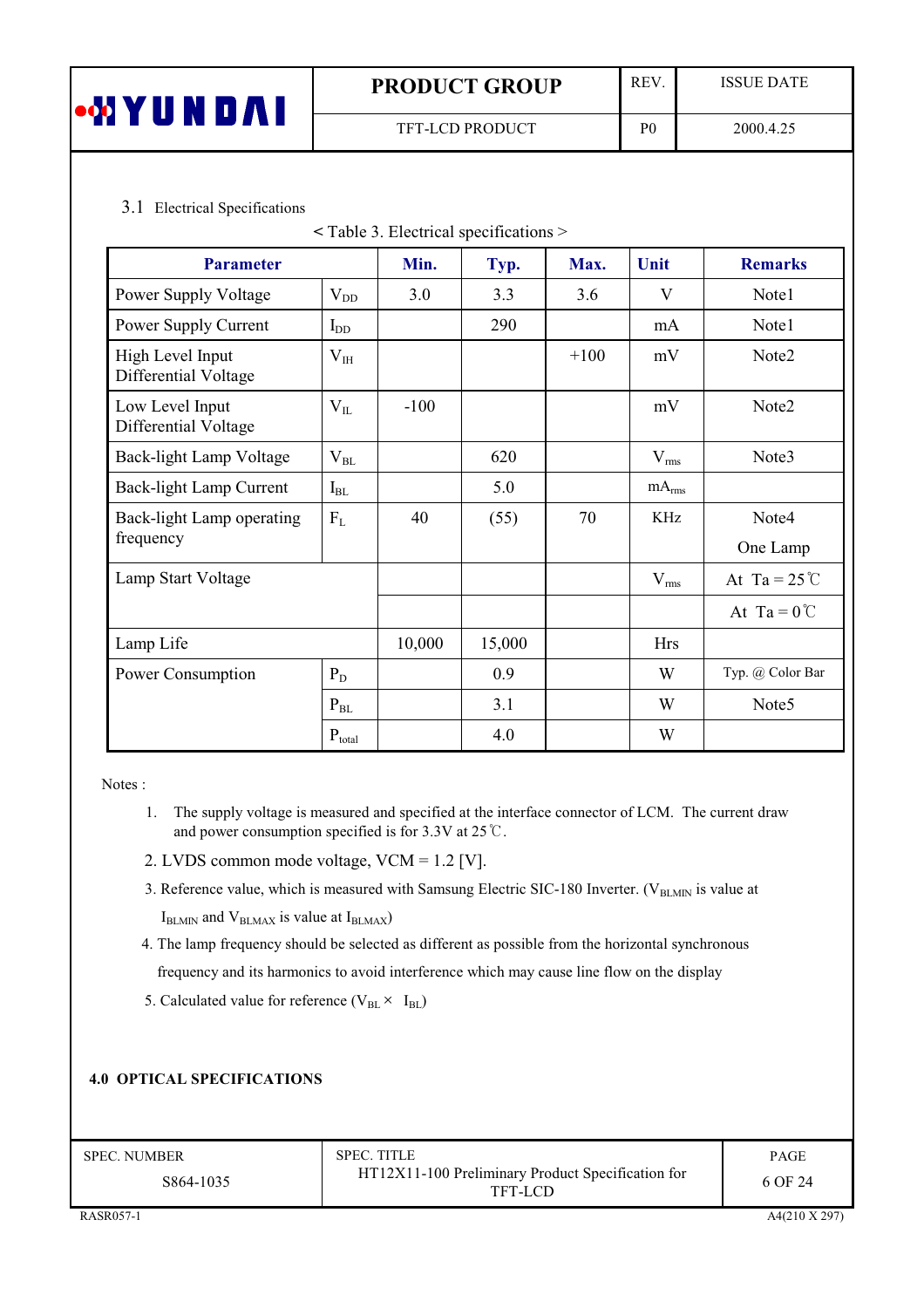| •WYUI | <b>PRODUCT GROUP</b>   | <b>REV</b>     | <b>ISSUE DATE</b> |
|-------|------------------------|----------------|-------------------|
|       | <b>TFT-LCD PRODUCT</b> | P <sub>0</sub> | 2000.4.25         |

# 4.1 Overview

The test of optical specifications shall be measured in a dark room (ambient luminance  $\leq 1$ ) lux and temperature =  $25\pm2\degree$ C) with the equipment of Luminance meter system (Goniometer system and TOPCONE BM-5) and test unit shall be located at an approximate distance 50cm from the LCD surface at a viewing angle of  $\theta$  and  $\Phi$  equal to 0°. We refer to  $\theta_{\theta=0}$  (= $\theta_3$ ) as the 3 o'clock direction (the "right"),  $\theta_{\theta=90}$  (= $\theta_{12}$ ) as the 12 o'clock direction ("upward"),  $\theta_{\varnothing=180}$  (=  $\theta_{9}$ ) as the 9 o'clock direction ("left") and  $\theta_{\theta=270}$ (=  $\theta_{6}$ ) as the 6 o'clock direction ("bottom"). While scanning  $\theta$  and/or  $\varnothing$ , the center of the measuring spot on the display surface shall stay fixed. The backlight should be operating for 30 minutes prior to measurement. VDD shall be  $3.3+/$  0.15V at  $25^{\circ}$ C. Optimum viewing angle direction is 6 o'clock.

# 4.2 Optical Specifications

| <b>Parameter</b>              |                   | <b>Symbol</b>                      | <b>Condition</b>                           | Min.  | Typ.  | Max. | Unit              | <b>Remark</b> |
|-------------------------------|-------------------|------------------------------------|--------------------------------------------|-------|-------|------|-------------------|---------------|
|                               | Horizontal        | $\Theta_3$                         |                                            | 40    |       |      | Deg.              |               |
|                               |                   | $\Theta$ 9                         | CR > 10                                    | 40    |       |      | Deg.              | Note 1        |
| Viewing<br>Angle range        | Vertical          | $\Theta_{12}$                      |                                            | 15    |       |      | Deg.              |               |
|                               |                   | $\Theta_6$                         |                                            | 30    |       |      | Deg.              |               |
| Luminance Contrast ratio      |                   | CR                                 | $\Theta = 0^{\circ}$                       | 150   | TBD   |      |                   | Note 2        |
| Average Luminance of<br>white |                   | $Y_{w}$                            | $\Theta = 0^{\circ}$                       |       | 130   |      | cd/m <sup>2</sup> | Note 3        |
| White luminance uniformity    |                   | ΔY                                 | $IBL = 5mA$                                |       | 1.17  | 1.33 |                   | Note 4        |
| White Chromaticity            | $X_{W}$           | $\Theta = 0^{\circ}$               |                                            | 0.315 |       |      | Note 5            |               |
|                               |                   | $y_w$                              |                                            |       | 0.332 |      |                   |               |
|                               | Red               | $X_R$                              |                                            |       | 0.571 |      |                   |               |
|                               |                   | <b>Y</b> <sub>R</sub>              |                                            |       | 0.331 |      |                   |               |
| Reproduction                  | Green             | $\boldsymbol{\mathrm{x}}_\text{G}$ | $\Theta = 0^{\circ}$                       |       | 0.309 |      |                   |               |
| Of color                      |                   | $y_G$                              |                                            |       | 0.522 |      |                   |               |
|                               | Blue              | $X_{B}$                            |                                            |       | 0.149 |      |                   |               |
|                               |                   | Ув                                 |                                            |       | 0.132 |      |                   |               |
| Response<br>Time              | $Rise +$<br>Decay | $T_r$<br>$+T_d$                    | Ta= $25^{\circ}$ C<br>$\Theta = 0^{\circ}$ |       | TBD   | 80   | ms                | Note 6        |
| Cross Talk                    |                   | <b>CT</b>                          | $\Theta = 0^{\circ}$                       |       |       | 2.0  | $\frac{0}{0}$     | Note 7        |

<Table 4. Optical Specifications>

Note:

- 1. Viewing angle is the angle at which the contrast ratio is greater than 10. The viewing angles are determined for the horizontal or 3, 9 o'clock direction and the vertical or 6, 12 o'clock direction with respect to the optical axis which is normal to the LCD surface. (see FIGURE1 shown in Appendix).
- 2. Contrast measurements shall be made at viewing angle of  $\Theta = 0^{\circ}$  and at the center of the LCD surface. Luminance shall be measured with all pixels in the view field set

| <b>SPEC. NUMBER</b> | <b>SPEC. TITLE</b>                                           | PAGE    |
|---------------------|--------------------------------------------------------------|---------|
| S864-1035           | HT12X11-100 Preliminary Product Specification for<br>TFT-LCD | 7 OF 24 |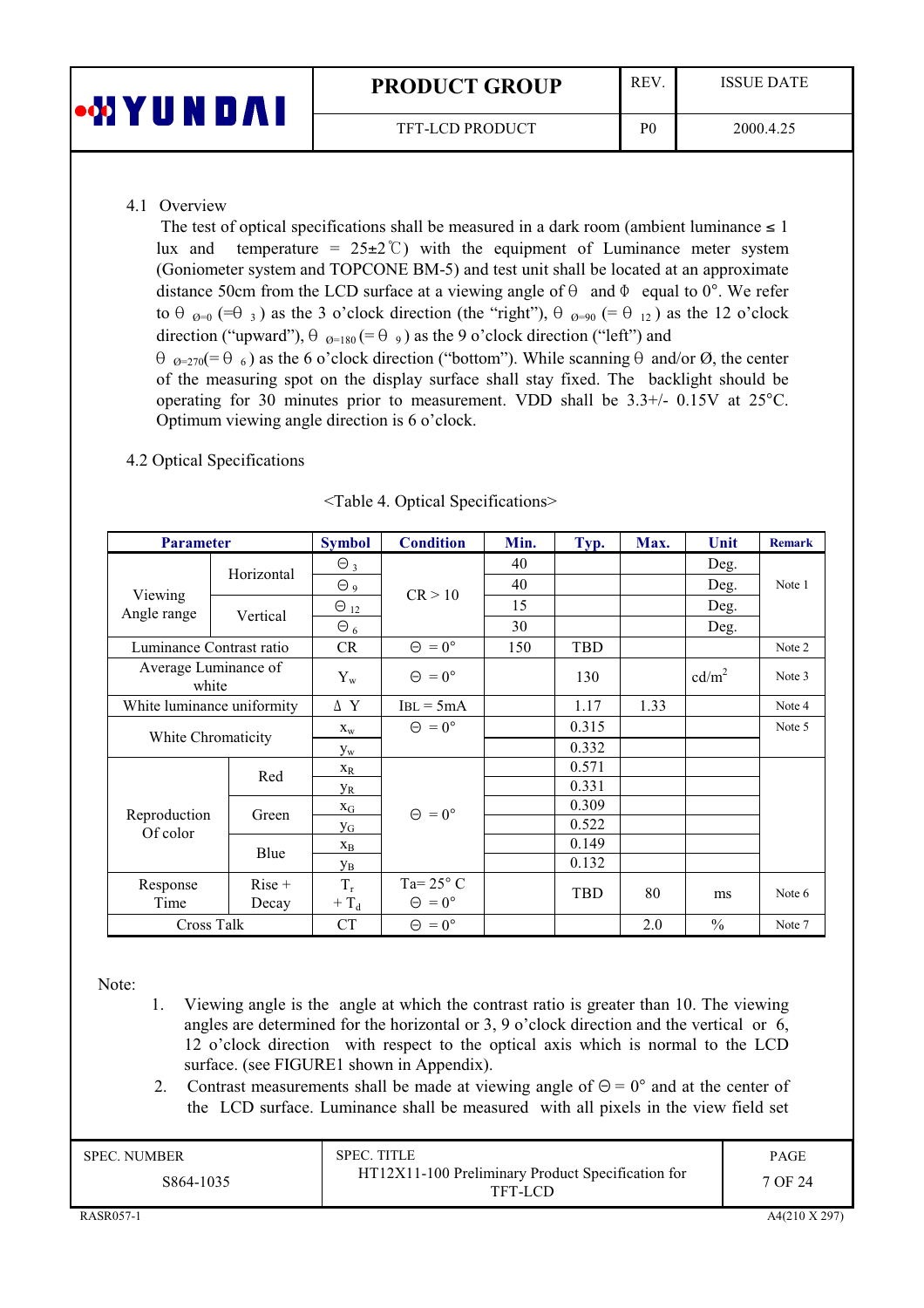|  | <b>PRODUCT GROUP</b> |  |
|--|----------------------|--|
|  |                      |  |

 $P<sub>0</sub>$ 

TFT-LCD PRODUCT

first to white, then to the dark (black) state. (see FIGURE1 shown in Appendix) Luminance Contrast Ratio (CR) is defined mathematically as  $CR =$  Luminance when displaying a white raster / Luminance when displaying a black raster.

- Average Luminance of white is defined as arithmetic mean of five measurement points  $3<sub>1</sub>$ across the LCD surface. Luminance shall be measured with all pixels in the view field set first to white. This measurement shall be taken at the locations shown in FIGURE 2 for a total of the measurements per display.
- The White luminance uniformity on LCD surface is then expressed as :  $\Delta Y =$ 4. Maximum Luminance of five points / Minimum Luminance of five points. (see FIGURE 3).
- The color chromaticity coordinates specified in Table 4, shall be calculated from the  $5<sub>1</sub>$ spectral data measured with all pixels first in red, green, blue, and white. Measurements shall be made at the center of the panel.
- 6. The electro-optical response time measurements shall be made as shown in FIGURE 4 (shown in Appendix) by switching the "data" input signal ON and OFF. The times needed for the luminance to change from 0% to 90% is Tf and 100% to 10% is Tr.
- Cross-Talk of one area of the LCD surface by another shall be measured by comparing 7. the luminance (YA) of a 25mm diameter area, with all display pixels set to a gray level, to the luminance (YB) of that same area when any adjacent area is driven dark (Refer to FIGURE 5).

### **5.0 INTERFACE CONNECTION**

**WYUNDAI** 

5.1 Electrical Interface Connection

| <b>SPEC. NUMBER</b> | <b>SPEC. TITLE</b>                                           | <b>PAGE</b> |
|---------------------|--------------------------------------------------------------|-------------|
| S864-1035           | HT12X11-100 Preliminary Product Specification for<br>TFT-LCD | 8 OF 24     |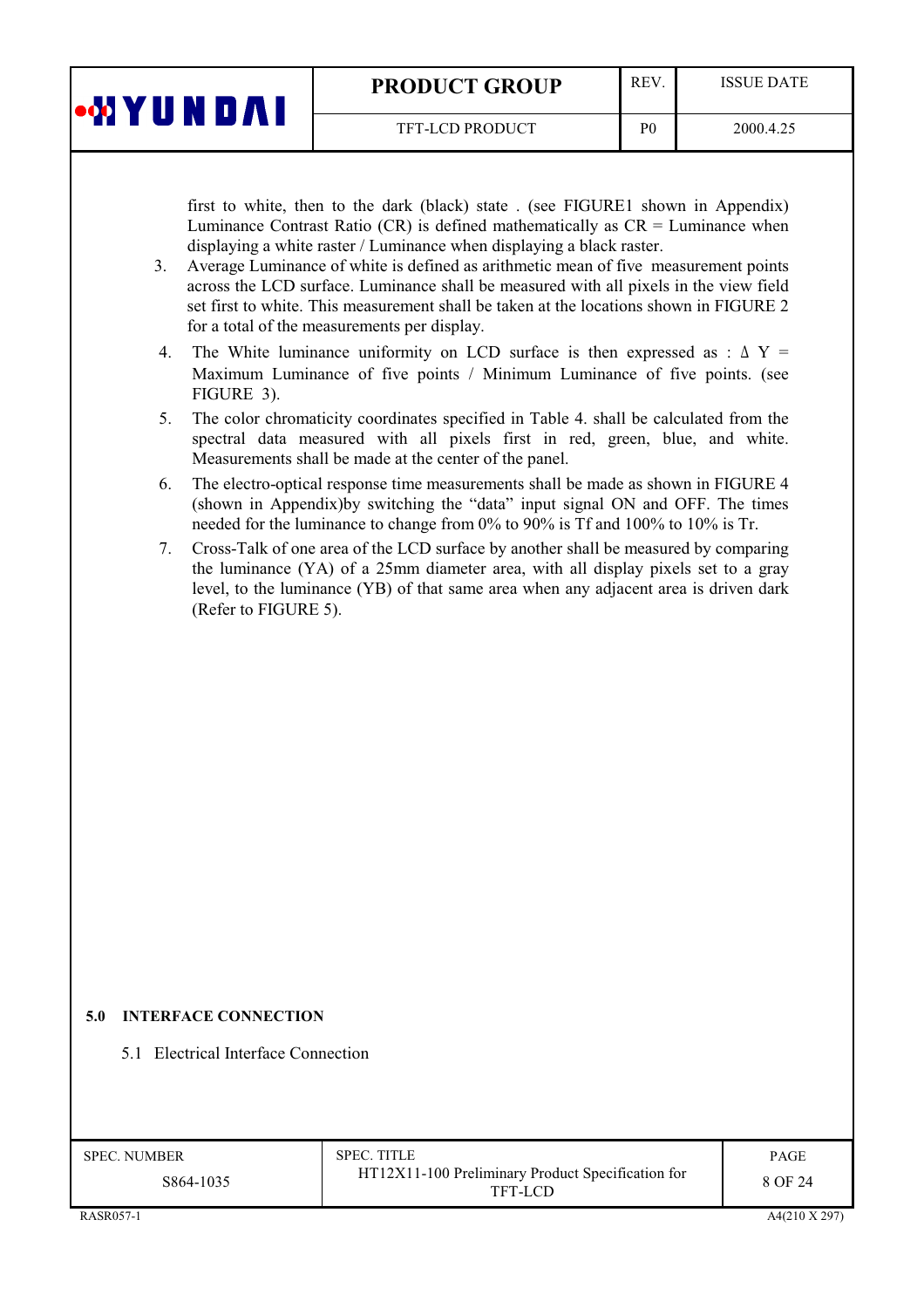| <b>PRODUCT GROUP</b> |
|----------------------|
|----------------------|

TFT-LCD PRODUCT

REV.

 $P<sub>0</sub>$ 

**ISSUE DATE** 

The electronics interface connector is a model FI-SEB20P-HF manufactured by JAE or equivalent. The mating connector part number is FI-SE20M or equivalent.

| <b>Terminal NO.</b> | <b>Symbol</b>     | <b>Function</b>                   |
|---------------------|-------------------|-----------------------------------|
| 1                   | VDD1              | Power Supply : $+3.3V$            |
| $\overline{2}$      | VD <sub>D</sub> 2 | Power Supply : $+3.3V$            |
| 3                   | VSS <sub>1</sub>  | Ground                            |
| $\overline{4}$      | VSS <sub>2</sub>  | Ground                            |
| 5                   | RINO-             | Transmission Data of 0 Negative - |
| 6                   | $RIN0+$           | Transmission Data of 0 Positive + |
| 7                   | VSS3              | Ground                            |
| 8                   | RIN1-             | Transmission Data of 1 Negative - |
| 9                   | $RIN1+$           | Transmission Data of 1 Positive + |
| 10                  | VSS4              | Ground                            |
| 11                  | RIN2-             | Transmission Data of 2 Negative - |
| 12                  | $RIN2+$           | Transmission Data of 2 Positive + |
| 13                  | VSS5              | Ground                            |
| 14                  | RCLK-             | Sampling Clock of Negative -      |
| 15                  | $RCLK+$           | Sampling Clock of Positive +      |
| 16                  | VSS6              | Ground                            |
| 17                  | NC1               | No Connection                     |
| 18                  | NC <sub>2</sub>   | No Connection                     |
| 19                  | NC <sub>3</sub>   | No Connection                     |
| 20                  | NC4               | No Connection                     |

<Table 5. Pin Assignment for the Interface Connector>

5.2 LVDS Interface

**WYUNDAI** 

**SPEC. NUMBER** 

S864-1035

**SPEC. TITLE** HT12X11-100 Preliminary Product Specification for TFT-LCD

PAGE 9 OF 24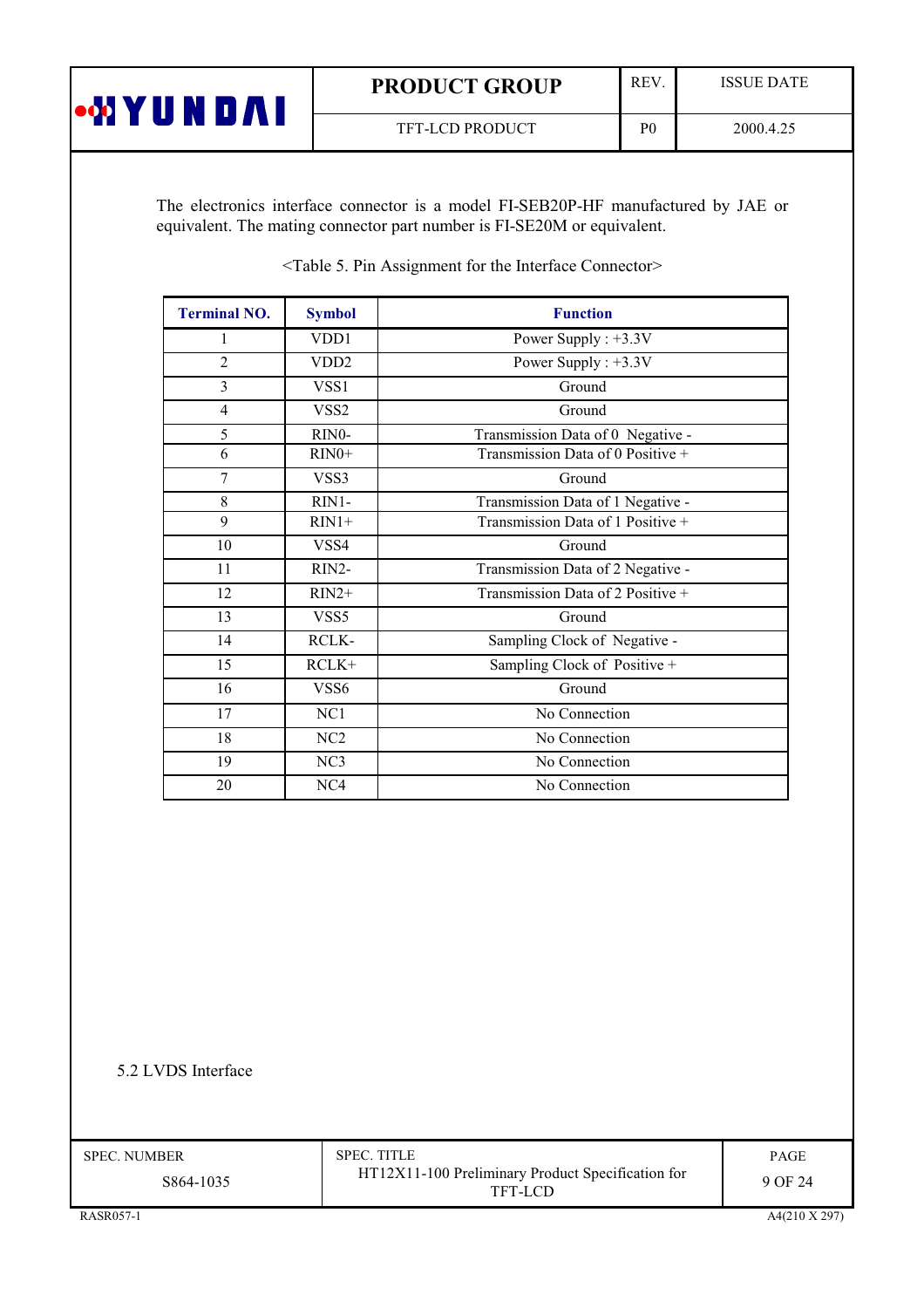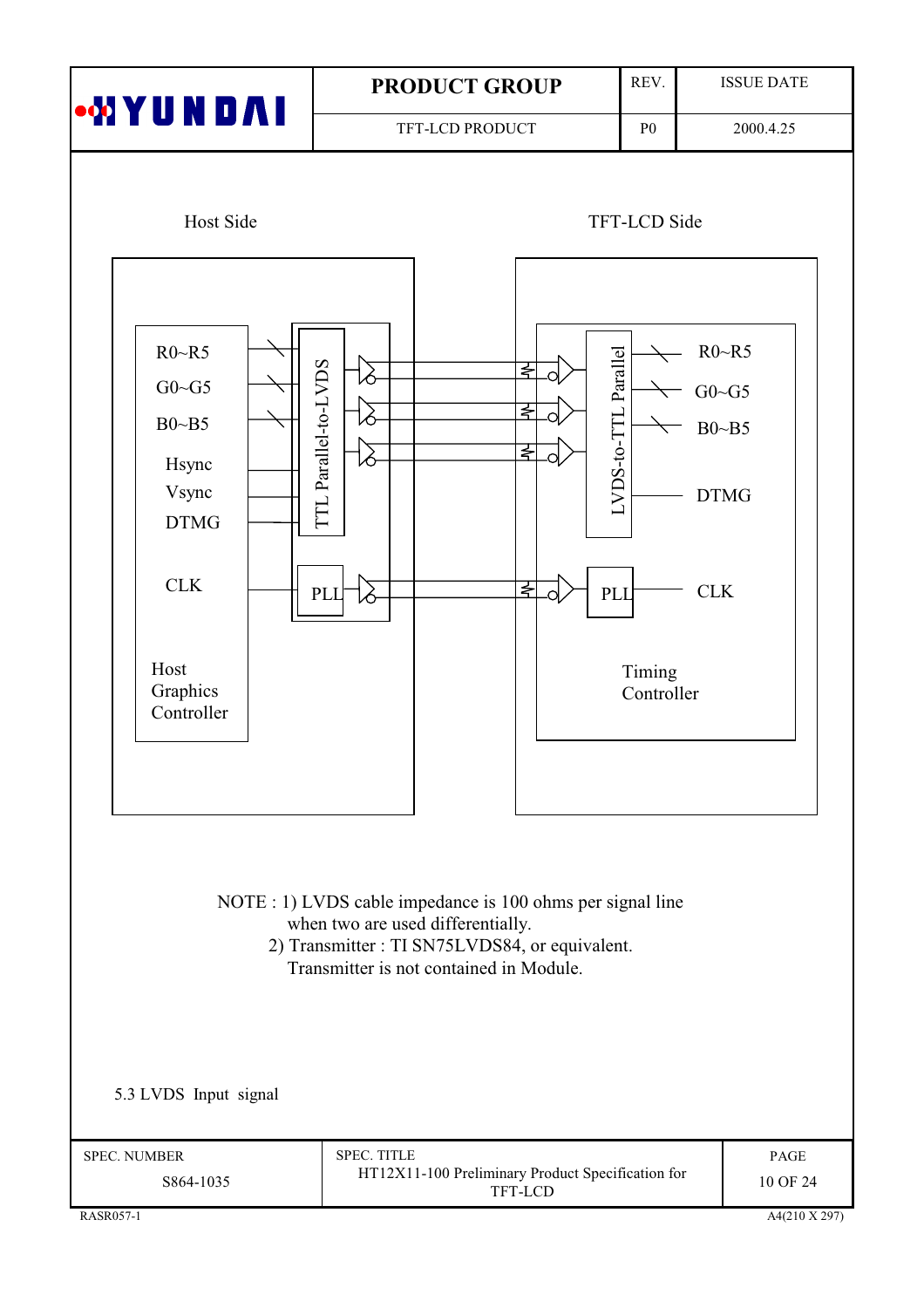|                                  |                                                                                             | <b>PRODUCT GROUP</b>                               | REV.                 | <b>ISSUE DATE</b> |
|----------------------------------|---------------------------------------------------------------------------------------------|----------------------------------------------------|----------------------|-------------------|
| ∙MYUND∧I                         |                                                                                             | TFT-LCD PRODUCT                                    | P <sub>0</sub>       | 2000.4.25         |
|                                  |                                                                                             |                                                    |                      |                   |
| Vdiff<br>$RCLK+$                 |                                                                                             |                                                    | Vdiff                |                   |
| RIN <sub>0</sub>                 | G <sub>0</sub><br>R <sub>5</sub><br>R4                                                      | R2<br>R1<br>R <sub>3</sub>                         | ${\rm R0}$           |                   |
| RIN1                             | G <sub>5</sub><br>B <sub>0</sub><br>B1                                                      | G2<br>G <sub>3</sub><br>G4                         | G1                   |                   |
| RIN2                             | $\gamma$ TMG $\sqrt{V}$ sync<br>Hsync                                                       | B <sub>3</sub><br>B <sub>4</sub><br>B <sub>5</sub> | $\rm B2$             |                   |
| Prior cycle                      |                                                                                             | Signal for 1 DCLK cycle                            |                      | Next cycle        |
|                                  | <table 6.="" case="" connection="" in="" of="" pin="" sn75lvds84="" ti="" using=""></table> |                                                    |                      |                   |
| <b>Input signal</b>              | <b>Transmitter</b>                                                                          | <b>Input signal</b>                                | <b>Transmitter</b>   |                   |
| DCLK                             | CLK $IN(26)$                                                                                | G <sub>4</sub>                                     | IN10(10)             |                   |
| R <sub>0</sub>                   | IN0(44)                                                                                     | G <sub>5</sub>                                     | IN11(12)             |                   |
| R1                               | IN1(45)                                                                                     | B <sub>0</sub>                                     | IN12(13)             |                   |
| R2                               | IN2(47)                                                                                     | B1                                                 | IN13(15)             |                   |
| R <sub>3</sub>                   | IN3(48)                                                                                     | B2                                                 | IN14(16)             |                   |
| R4                               | IN4(1)                                                                                      | B <sub>3</sub>                                     | IN15(18)             |                   |
| R <sub>5</sub>                   | IN5(3)                                                                                      | B4                                                 | IN16(19)             |                   |
| G <sub>0</sub><br>G1             | IN6(4)                                                                                      | B <sub>5</sub>                                     | IN17(20)             |                   |
| G2                               | IN7(6)                                                                                      | Hsync                                              | IN18(22)             |                   |
| G <sub>3</sub>                   | IN8(7)<br>IN9(9)                                                                            | Vsync<br><b>DTMG</b>                               | IN19(23)<br>IN20(25) |                   |
|                                  |                                                                                             |                                                    |                      |                   |
| 5.4 LVDS Characteristics         |                                                                                             |                                                    |                      |                   |
| <b>SPEC. NUMBER</b><br>S864-1035 | <table 7.="" characteristics="" lvds=""><br/>SPEC. TITLE</table>                            | HT12X11-100 Preliminary Product Specification for  |                      | PAGE<br>11 OF 24  |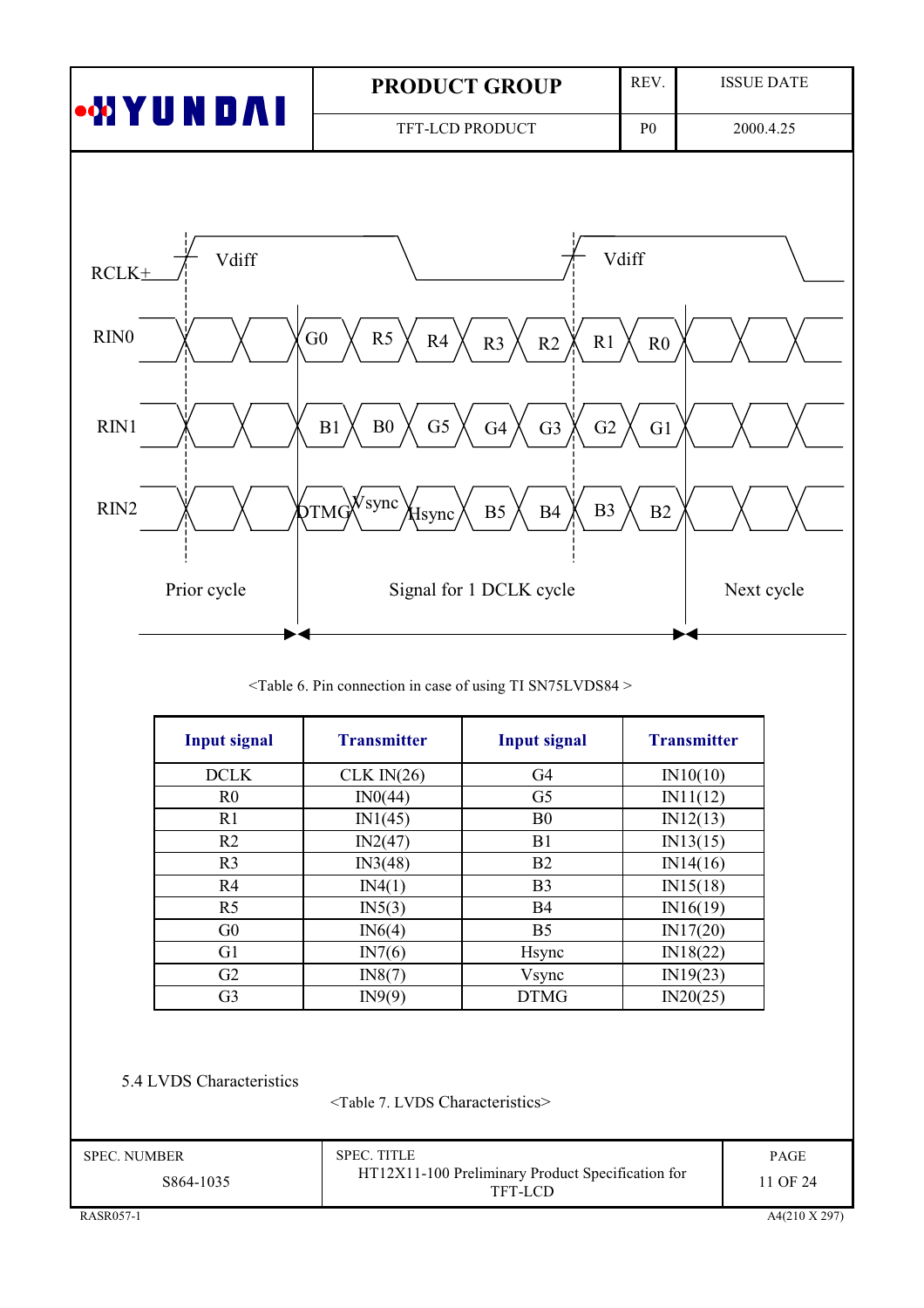| •WYUNDAI | <b>PRODUCT GROUP</b>   | <b>REV</b>     | <b>ISSUE DATE</b> |
|----------|------------------------|----------------|-------------------|
|          | <b>TFT-LCD PRODUCT</b> | P <sub>0</sub> | 2000.4.25         |

| <b>Parameter</b>                         | <b>Symbol</b> | Min.   | Typ. | Max. | <b>Units</b> |
|------------------------------------------|---------------|--------|------|------|--------------|
| Potential Difference of High Level Input | VTH           |        |      | 100  | mV           |
| Potential Difference of Low Level Input  | VTI.          | $-100$ |      |      | mV           |
| Input Common Mode Voltage                | VCM           | 1.0    |      | 1.4  |              |
| Data Setup Time                          | Tsu           | 600    |      |      | pS           |
| Data Hold Time                           | Thd           | 600    |      |      | pS           |



# 5.5 BACK-LIGHT INTERFACE

The Back-light interface connector is a model BHSR-02VS-1 manufactured by JST or equivalent.

<Table 8. Back-light Electrical Interface>

| <b>Terminal No.</b> | <b>Symbol</b> | <b>Function</b>                  |
|---------------------|---------------|----------------------------------|
|                     |               | CCFL Power Supply (High Voltage) |
|                     |               | CCFL Power Supply (GND Side)     |

# **6.0 SIGNAL TIMING SPECIFICATION**

| <b>ITEM</b>                        | <b>SYMBOL</b>  | Min.       | Typ.  | Max.       | Unit           | <b>Remarks</b> |
|------------------------------------|----------------|------------|-------|------------|----------------|----------------|
| Frame Period                       | t1             | TBD        | 806   | TBD        | t3             |                |
|                                    |                |            | 16.67 |            | ms             | 60 Hz          |
| Vertical Display Term              | t2             | 768        | 768   | 768        | t3             |                |
|                                    |                |            | 15.88 |            | ms             |                |
| One Line                           | t3             | <b>TBD</b> | 1344  | <b>TBD</b> | t <sub>5</sub> | 48.38 kHz      |
| Scanning Time                      |                |            | 20.67 |            | <b>us</b>      |                |
| Horizontal Display Term            | t4             | 1024       | 1024  | 1024       | t <sub>5</sub> |                |
|                                    |                |            | 15.75 |            | <b>us</b>      |                |
| Clock Period                       | t <sub>5</sub> |            | 15.38 |            | ns             | 65 MHz         |
| <b>7.0 SIGNAL TIMING WAVEFORMS</b> |                |            |       |            |                |                |

7.1 Vertical Timing Waveforms

| <b>SPEC. NUMBER</b> | <b>SPEC. TITLE</b>                                           | <b>PAGE</b> |
|---------------------|--------------------------------------------------------------|-------------|
| S864-1035           | HT12X11-100 Preliminary Product Specification for<br>TFT-LCD | 12 OF 24    |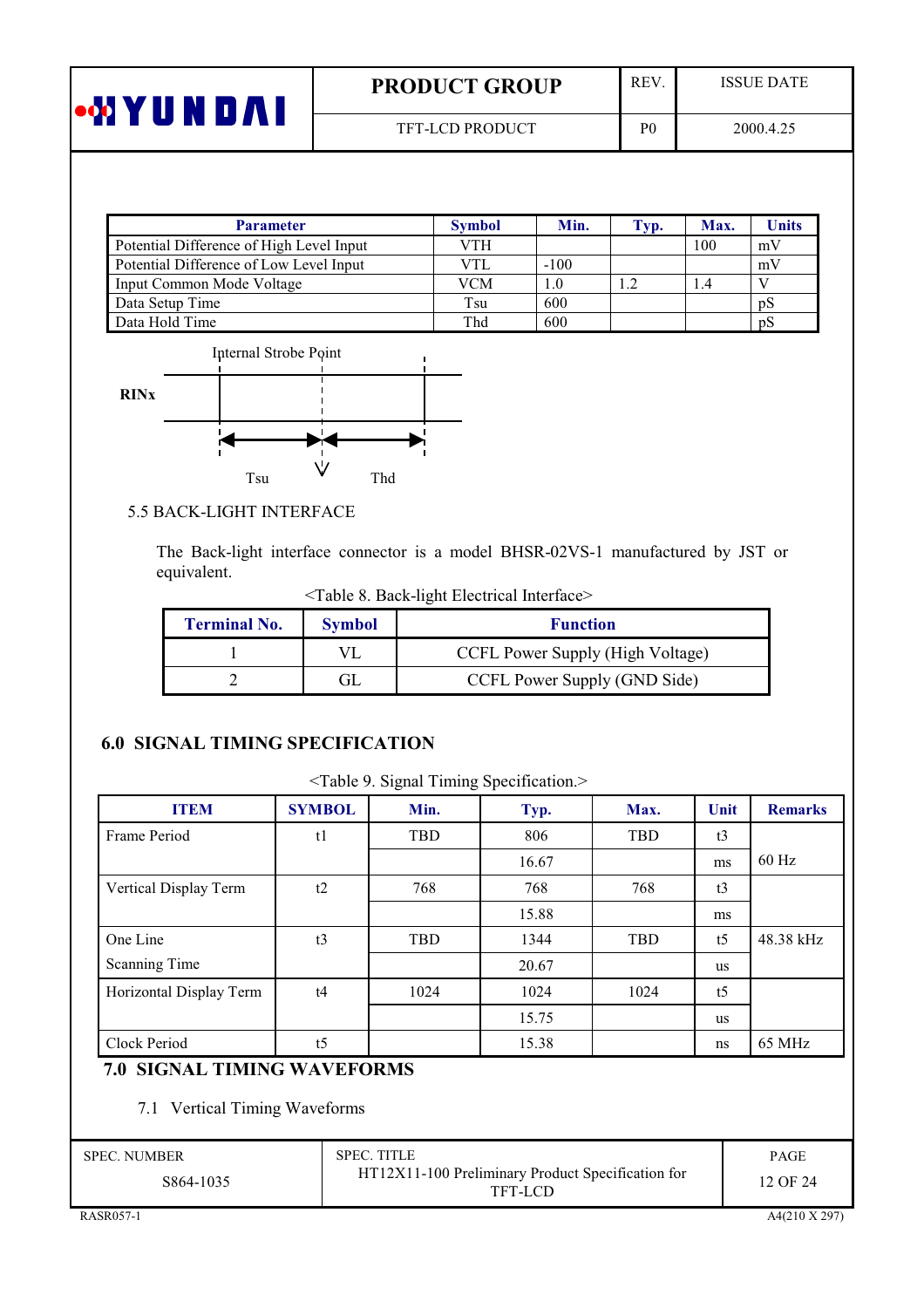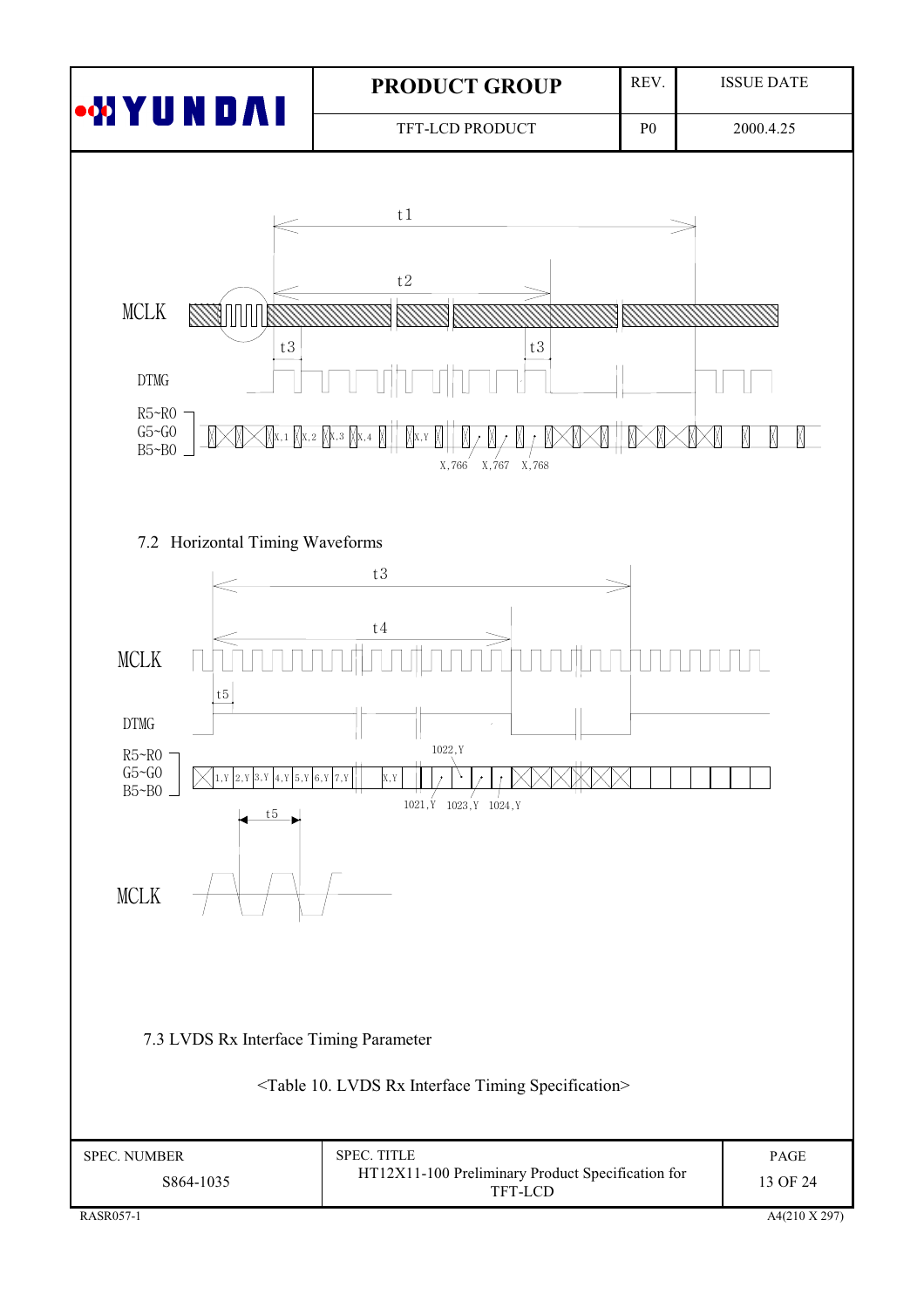| <b>PRODUCT GROUP</b>   | REV            | <b>ISSUE DATE</b> |
|------------------------|----------------|-------------------|
| <b>TFT-LCD PRODUCT</b> | P <sub>0</sub> | 2000.4.25         |

| <b>Item</b>        | <b>Symbol</b>     | Min                      | <b>Typ</b>         | <b>Max</b>               | Unit | <b>Remark</b> |
|--------------------|-------------------|--------------------------|--------------------|--------------------------|------|---------------|
| PLL Set            | tRPLL             | ۰                        |                    | 10.0                     | msec |               |
| <b>RCLK Period</b> | tRCIP             |                          | 15.38              |                          | nsec |               |
| Input Data 0       | tRIP1             | $-0.2$                   | 0.0                | $+0.2$                   | nsec |               |
| Input Data 1       | tRIP <sub>0</sub> | $tRICP/7 - 0.2$          | tRICP/7            | $tRICP/7 + 0.2$          | nsec |               |
| Input Data 2       | tRIP6             | $2 \times$ tRICP/7 - 0.2 | $2 \times$ tRICP/7 | $2 \times$ tRICP/7 + 0.2 | nsec |               |
| Input Data 3       | tRIP5             | $3 \times$ tRICP/7 - 0.2 | $3 \times$ tRICP/7 | $3 \times$ tRICP/7 + 0.2 | nsec |               |
| Input Data 4       | tRIP4             | $4 \times$ tRICP/7 - 0.2 | $4 \times$ tRICP/7 | $4 \times$ tRICP/7 + 0.2 | nsec |               |
| Input Data 5       | tRIP3             | $5 \times$ tRICP/7 - 0.2 | $5 \times$ tRICP/7 | $5 \times$ tRICP/7 + 0.2 | nsec |               |
| Input Data 6       | tRIP2             | $6 \times$ tRICP/7 - 0.2 | $6 \times$ tRICP/7 | $6 \times$ tRICP/7 + 0.2 | nsec |               |



#### 8.0 INPUT SIGNALS, BASIC DISPLAY COLORS & GRAY SCALE OF COLORS

Each color is displayed in sixty-four gray scales from a 6 bit data signal input. A total of 262,144 colors are derived from the resultant 18 bit data.

<Table 11. Input signals, Basic display colors and Gray scale of colors.>

| SPEC. NUMBER<br>S864-1035 | <b>SPEC. TITLE</b><br>HT12X11-100 Preliminary Product Specification for<br>TFT-LCD | <b>PAGE</b><br>14 OF 24 |
|---------------------------|------------------------------------------------------------------------------------|-------------------------|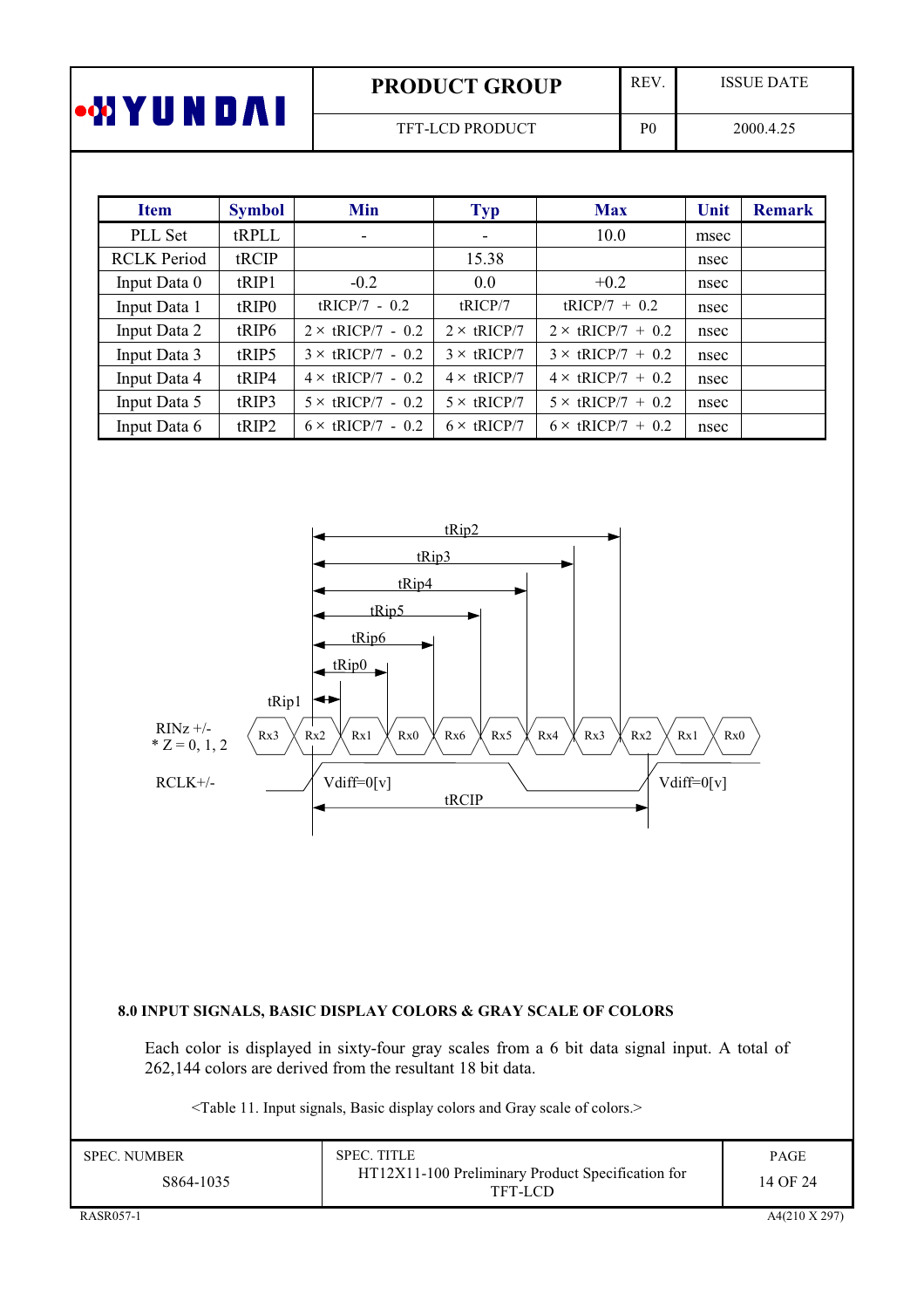# **PRODUCT GROUP**

TFT-LCD PRODUCT

REV.

 $P<sub>0</sub>$ 

**ISSUE DATE** 

2000.4.25

|                     |                     |                                                                                                                      | <b>Data Signal</b>                                                                                           |                                                                                                                      |
|---------------------|---------------------|----------------------------------------------------------------------------------------------------------------------|--------------------------------------------------------------------------------------------------------------|----------------------------------------------------------------------------------------------------------------------|
| Colors & Gray Scale |                     | <b>R0 R1 R2 R3 R4 R5</b>                                                                                             | G0 G1 G2 G3 G4 G5                                                                                            | <b>B0 B1 B2 B3 B4</b><br><b>B5</b>                                                                                   |
|                     | Black               | $\boldsymbol{0}$<br>$\boldsymbol{0}$<br>$\boldsymbol{0}$<br>$\boldsymbol{0}$<br>$\boldsymbol{0}$<br>$\mathbf{0}$     | $\mathbf{0}$<br>$\boldsymbol{0}$<br>$\boldsymbol{0}$<br>$\bf{0}$<br>$\bf{0}$<br>$\mathbf{0}$                 | $\mathbf{0}$<br>$\boldsymbol{0}$<br>$\boldsymbol{0}$<br>$\mathbf{0}$<br>$\bf{0}$<br>$\mathbf{0}$                     |
|                     | Blue                | $\theta$<br>$\theta$<br>$\mathbf{0}$<br>$\mathbf{0}$<br>$\mathbf{0}$<br>$\mathbf{0}$                                 | $\mathbf{0}$<br>$\mathbf{0}$<br>$\mathbf{0}$<br>$\mathbf{0}$<br>$\mathbf{0}$<br>$\mathbf{0}$                 | $\mathbf{1}$<br>1<br>$\mathbf{1}$<br>$\mathbf{1}$<br>1<br>1                                                          |
|                     | Green               | $\boldsymbol{0}$<br>$\boldsymbol{0}$<br>$\boldsymbol{0}$<br>$\boldsymbol{0}$<br>$\boldsymbol{0}$<br>$\boldsymbol{0}$ | $\mathbf{1}$<br>$\mathbf{1}$<br>1<br>1<br>1<br>1                                                             | $\boldsymbol{0}$<br>$\boldsymbol{0}$<br>$\boldsymbol{0}$<br>$\boldsymbol{0}$<br>$\boldsymbol{0}$<br>$\boldsymbol{0}$ |
| <b>Basic Colors</b> | Light Blue          | $\mathbf{0}$<br>$\mathbf{0}$<br>$\mathbf{0}$<br>$\mathbf{0}$<br>$\mathbf{0}$<br>$\mathbf{0}$                         | $\mathbf{1}$<br>$\mathbf{1}$<br>$\mathbf{1}$<br>$\mathbf{1}$<br>$\mathbf{1}$<br>$\mathbf{1}$                 | $\mathbf{1}$<br>1<br>$\mathbf{1}$<br>$\mathbf{1}$<br>$\mathbf{1}$<br>$\mathbf{1}$                                    |
|                     | Red                 | $\mathbf{1}$<br>$\overline{1}$<br>1<br>$\mathbf{1}$<br>$\mathbf{1}$<br>1                                             | $\mathbf{0}$<br>$\mathbf{0}$<br>$\mathbf{0}$<br>$\mathbf{0}$<br>$\mathbf{0}$<br>$\mathbf{0}$                 | $\overline{0}$<br>$\mathbf{0}$<br>$\mathbf{0}$<br>$\mathbf{0}$<br>$\mathbf{0}$<br>$\mathbf{0}$                       |
|                     | Purple              | $\mathbf{1}$<br>$\mathbf{1}$<br>1<br>$\mathbf{1}$<br>$\mathbf{1}$<br>$\mathbf{1}$                                    | $\mathbf{0}$<br>$\mathbf{0}$<br>$\boldsymbol{0}$<br>$\mathbf{0}$<br>$\mathbf{0}$<br>$\mathbf{0}$             | $\mathbf{1}$<br>$\mathbf{1}$<br>$\mathbf{1}$<br>$\mathbf{1}$<br>$\mathbf{1}$<br>$\mathbf{1}$                         |
|                     | Yellow              | $\mathbf{1}$<br>$\mathbf{1}$<br>1<br>1<br>1<br>$\mathbf{1}$                                                          | $\mathbf{1}$<br>$\mathbf{1}$<br>1<br>1<br>1<br>1                                                             | $\mathbf{0}$<br>$\mathbf{0}$<br>$\boldsymbol{0}$<br>$\mathbf{0}$<br>$\mathbf{0}$<br>$\mathbf{0}$                     |
|                     | White               | $\mathbf{1}$<br>$\mathbf{1}$<br>1<br>$\mathbf{1}$<br>$\mathbf{1}$<br>$\mathbf{1}$                                    | $\mathbf{1}$<br>$\mathbf{1}$<br>$\mathbf{1}$<br>1<br>1<br>$\mathbf{1}$                                       | $\mathbf{1}$<br>$\mathbf{1}$<br>$\mathbf{1}$<br>$\mathbf{1}$<br>$\mathbf{1}$<br>$\mathbf{1}$                         |
|                     | <b>Black</b>        | $\mathbf{0}$<br>$\mathbf{0}$<br>$\boldsymbol{0}$<br>$\boldsymbol{0}$<br>$\boldsymbol{0}$<br>$\boldsymbol{0}$         | $\mathbf{0}$<br>$\mathbf{0}$<br>$\mathbf{0}$<br>$\mathbf{0}$<br>$\bf{0}$<br>$\mathbf{0}$                     | $\mathbf{0}$<br>$\mathbf{0}$<br>$\boldsymbol{0}$<br>$\boldsymbol{0}$<br>$\boldsymbol{0}$<br>$\boldsymbol{0}$         |
|                     | $\triangle$         | $\mathbf{0}$<br>$\mathbf{0}$<br>$\mathbf{0}$<br>$\mathbf{0}$<br>$\mathbf{0}$<br>1                                    | $\mathbf{0}$<br>$\mathbf{0}$<br>$\mathbf{0}$<br>$\mathbf{0}$<br>$\mathbf{0}$<br>$\mathbf{0}$                 | $\mathbf{0}$<br>$\mathbf{0}$<br>$\mathbf{0}$<br>$\mathbf{0}$<br>$\mathbf{0}$<br>$\mathbf{0}$                         |
|                     | Darker              | $\theta$<br>$\mathbf{0}$<br>$\mathbf{0}$<br>$\mathbf{0}$<br>$\mathbf{0}$<br>$\mathbf{1}$                             | $\theta$<br>$\mathbf{0}$<br>$\mathbf{0}$<br>$\mathbf{0}$<br>$\mathbf{0}$<br>$\mathbf{0}$                     | $\overline{0}$<br>$\theta$<br>$\theta$<br>$\mathbf{0}$<br>$\mathbf{0}$<br>$\mathbf{0}$                               |
|                     | Δ                   |                                                                                                                      |                                                                                                              |                                                                                                                      |
| Gray Scale of Red   | $\bigtriangledown$  |                                                                                                                      |                                                                                                              |                                                                                                                      |
|                     | Brighter            | $\mathbf{0}$<br>1<br>1<br>1<br>1<br>1                                                                                | $\mathbf{0}$<br>$\mathbf{0}$<br>$\mathbf{0}$<br>$\mathbf{0}$<br>$\mathbf{0}$<br>$\mathbf{0}$                 | $\mathbf{0}$<br>$\mathbf{0}$<br>$\mathbf{0}$<br>$\boldsymbol{0}$<br>$\mathbf{0}$<br>$\mathbf{0}$                     |
|                     | $\bigtriangledown$  |                                                                                                                      | $\mathbf{0}$<br>$\mathbf{0}$<br>$\mathbf{0}$<br>$\mathbf{0}$<br>$\mathbf{0}$<br>$\mathbf{0}$                 | $\mathbf{0}$<br>$\mathbf{0}$<br>$\mathbf{0}$<br>$\mathbf{0}$<br>$\mathbf{0}$<br>$\mathbf{0}$                         |
|                     | Red                 | 1<br>1<br>1<br>$\mathbf{1}$<br>1<br>1                                                                                | $\boldsymbol{0}$<br>$\bf{0}$<br>$\boldsymbol{0}$<br>$\mathbf{0}$<br>$\mathbf{0}$<br>$\boldsymbol{0}$         | $\mathbf{0}$<br>$\boldsymbol{0}$<br>$\boldsymbol{0}$<br>$\boldsymbol{0}$<br>$\boldsymbol{0}$<br>$\mathbf{0}$         |
|                     | <b>Black</b>        | $\theta$<br>$\theta$<br>$\theta$<br>$\mathbf{0}$<br>$\mathbf{0}$<br>$\mathbf{0}$                                     | $\theta$<br>$\theta$<br>$\theta$<br>$\theta$<br>$\theta$<br>$\theta$                                         | $\theta$<br>$\theta$<br>$\theta$<br>$\theta$<br>$\theta$<br>$\theta$                                                 |
|                     | Δ                   | $\mathbf{0}$<br>$\boldsymbol{0}$<br>$\boldsymbol{0}$<br>$\boldsymbol{0}$<br>$\boldsymbol{0}$<br>$\boldsymbol{0}$     | $\boldsymbol{0}$<br>$\boldsymbol{0}$<br>$\boldsymbol{0}$<br>$\boldsymbol{0}$<br>$\mathbf{0}$<br>$\mathbf{1}$ | $\boldsymbol{0}$<br>$\boldsymbol{0}$<br>$\boldsymbol{0}$<br>$\boldsymbol{0}$<br>$\boldsymbol{0}$<br>$\boldsymbol{0}$ |
|                     | Darker              | $\theta$<br>$\theta$<br>$\theta$<br>$\theta$<br>$\mathbf{0}$<br>$\Omega$                                             | $\mathbf{0}$<br>$\theta$<br>$\theta$<br>$\mathbf{1}$<br>$\Omega$<br>$\Omega$                                 | $\theta$<br>$\theta$<br>$\theta$<br>$\theta$<br>$\mathbf{0}$<br>$\theta$                                             |
|                     | Δ                   |                                                                                                                      |                                                                                                              |                                                                                                                      |
| Gray Scale of Green | $\overline{\nabla}$ |                                                                                                                      |                                                                                                              |                                                                                                                      |
|                     | Brighter            | $\boldsymbol{0}$<br>$\boldsymbol{0}$<br>$\boldsymbol{0}$<br>$\mathbf{0}$<br>$\mathbf{0}$<br>$\mathbf{0}$             | $\mathbf{0}$<br>1<br>1<br>1<br>1<br>1                                                                        | $\mathbf{0}$<br>$\boldsymbol{0}$<br>$\boldsymbol{0}$<br>$\boldsymbol{0}$<br>$\mathbf{0}$<br>$\mathbf{0}$             |
|                     | $\bigtriangledown$  | $\mathbf{0}$<br>$\mathbf{0}$<br>$\mathbf{0}$<br>$\mathbf{0}$<br>$\mathbf{0}$<br>$\theta$                             |                                                                                                              | $\mathbf{0}$<br>$\mathbf{0}$<br>$\mathbf{0}$<br>$\mathbf{0}$<br>$\mathbf{0}$<br>$\Omega$                             |
|                     | Green               | $\boldsymbol{0}$<br>$\boldsymbol{0}$<br>$\mathbf{0}$<br>$\mathbf{0}$<br>$\mathbf{0}$<br>$\boldsymbol{0}$             | $\mathbf{1}$<br>1<br>-1<br>1<br>1                                                                            | $\boldsymbol{0}$<br>$\boldsymbol{0}$<br>$\mathbf{0}$<br>$\mathbf{0}$<br>$\boldsymbol{0}$<br>$\mathbf{0}$             |
|                     | Black               | $\mathbf{0}$<br>$\mathbf{0}$<br>$\mathbf{0}$<br>$\mathbf{0}$<br>$\mathbf{0}$<br>$\mathbf{0}$                         | $\mathbf{0}$<br>$\mathbf{0}$<br>$\mathbf{0}$<br>$\mathbf{0}$<br>$\mathbf{0}$<br>$\mathbf{0}$                 | $\mathbf{0}$<br>$\mathbf{0}$<br>$\mathbf{0}$<br>$\mathbf{0}$<br>$\mathbf{0}$<br>$\mathbf{0}$                         |
|                     | Δ                   | $\mathbf{0}$<br>$\mathbf{0}$<br>$\mathbf{0}$<br>$\mathbf{0}$<br>$\boldsymbol{0}$<br>$\boldsymbol{0}$                 | $\mathbf{0}$<br>$\boldsymbol{0}$<br>$\mathbf{0}$<br>$\boldsymbol{0}$<br>$\mathbf{0}$<br>$\mathbf{0}$         | $\mathbf{1}$<br>$\overline{0}$<br>$\boldsymbol{0}$<br>$\boldsymbol{0}$<br>$\boldsymbol{0}$<br>$\boldsymbol{0}$       |
|                     | Darker              | $\theta$<br>$\mathbf{0}$<br>$\mathbf{0}$<br>$\boldsymbol{0}$<br>$\boldsymbol{0}$<br>$\mathbf{0}$                     | $\theta$<br>$\mathbf{0}$<br>$\mathbf{0}$<br>$\mathbf{0}$<br>$\mathbf{0}$<br>$\mathbf{0}$                     | $\mathbf{0}$<br>$\mathbf{0}$<br>$\boldsymbol{0}$<br>$\boldsymbol{0}$<br>$\mathbf{0}$<br>1                            |
|                     | Δ                   |                                                                                                                      |                                                                                                              |                                                                                                                      |
| Gray Scale of Blue  | $\overline{\nabla}$ |                                                                                                                      |                                                                                                              |                                                                                                                      |
|                     | Brighter            | $\mathbf{0}$<br>$\boldsymbol{0}$<br>$\boldsymbol{0}$<br>$\boldsymbol{0}$<br>$\boldsymbol{0}$<br>$\boldsymbol{0}$     | $\boldsymbol{0}$<br>$\mathbf{0}$<br>$\bf{0}$<br>$\boldsymbol{0}$<br>$\mathbf{0}$<br>$\mathbf{0}$             | 1<br>$\overline{0}$<br>$\mathbf{1}$<br>$\mathbf{1}$<br>1                                                             |
|                     | $\bigtriangledown$  | $\mathbf{0}$<br>$\mathbf{0}$<br>$\mathbf{0}$<br>$\boldsymbol{0}$<br>$\boldsymbol{0}$<br>$\mathbf{0}$                 | $\mathbf{0}$<br>$\mathbf{0}$<br>$\mathbf{0}$<br>$\mathbf{0}$<br>$\mathbf{0}$<br>$\theta$                     |                                                                                                                      |
|                     | Blue                | $\mathbf{0}$<br>$\boldsymbol{0}$<br>$\boldsymbol{0}$<br>$\boldsymbol{0}$<br>$\mathbf{0}$<br>$\mathbf{0}$             | $\mathbf{0}$<br>$\mathbf{0}$<br>$\mathbf{0}$<br>$\boldsymbol{0}$<br>$\mathbf{0}$<br>$\mathbf{0}$             | 1<br>1                                                                                                               |
|                     | <b>Black</b>        | $\mathbf{0}$<br>$\boldsymbol{0}$<br>$\mathbf{0}$<br>$\mathbf{0}$<br>$\boldsymbol{0}$<br>$\boldsymbol{0}$             | $\mathbf{0}$<br>$\mathbf{0}$<br>$\mathbf{0}$<br>$\boldsymbol{0}$<br>$\mathbf{0}$<br>$\mathbf{0}$             | $\mathbf{0}$<br>$\mathbf{0}$<br>$\mathbf{0}$<br>$\mathbf{0}$<br>$\mathbf{0}$<br>$\mathbf{0}$                         |
|                     | Δ                   | $\mathbf{0}$<br>$\mathbf{0}$<br>$\mathbf{0}$<br>$\mathbf{0}$<br>$\mathbf{0}$<br>1                                    | $\mathbf{1}$<br>$\mathbf{0}$<br>$\mathbf{0}$<br>$\mathbf{0}$<br>$\mathbf{0}$<br>$\theta$                     | $\mathbf{0}$<br>$\mathbf{0}$<br>$\mathbf{0}$<br>$\mathbf{0}$<br>$\mathbf{0}$<br>1                                    |
|                     | Darker              | $\theta$<br>$\mathbf{0}$<br>$\mathbf{0}$<br>$\mathbf{0}$<br>$\mathbf{0}$<br>1                                        | $\theta$<br>$\mathbf{0}$<br>$\mathbf{0}$<br>$\mathbf{0}$<br>$\mathbf{0}$<br>$\mathbf{1}$                     | $\theta$<br>$\mathbf{0}$<br>$\boldsymbol{0}$<br>$\boldsymbol{0}$<br>$\mathbf{0}$<br>1                                |
| Gray Scale of White | Δ                   |                                                                                                                      |                                                                                                              |                                                                                                                      |
| & Black             | $\bigtriangledown$  |                                                                                                                      |                                                                                                              |                                                                                                                      |
|                     | Brighter            | $\boldsymbol{0}$<br>1<br>1<br>1<br>1<br>1                                                                            | $\mathbf{1}$<br>$\mathbf{0}$<br>1<br>1<br>1<br>1                                                             | $\boldsymbol{0}$<br>1<br>1<br>1<br>1<br>1                                                                            |
|                     | $\bigtriangledown$  |                                                                                                                      |                                                                                                              |                                                                                                                      |
|                     | White               | $\mathbf{1}$<br>1<br>1<br>1<br>1<br>1                                                                                | $\mathbf{1}$<br>1<br>1<br>1<br>1<br>1                                                                        | $\mathbf{1}$<br>1<br>1<br>1<br>1<br>1                                                                                |
|                     |                     |                                                                                                                      |                                                                                                              |                                                                                                                      |

# 9.0 POWER SEQUENCE

To prevent a latch-up or DC operation of the LCD module, the power on/off sequence shall be as shown in below

**SPEC. NUMBER** 

S864-1035

SPEC. TITLE HT12X11-100 Preliminary Product Specification for TFT-LCD

PAGE 15 OF 24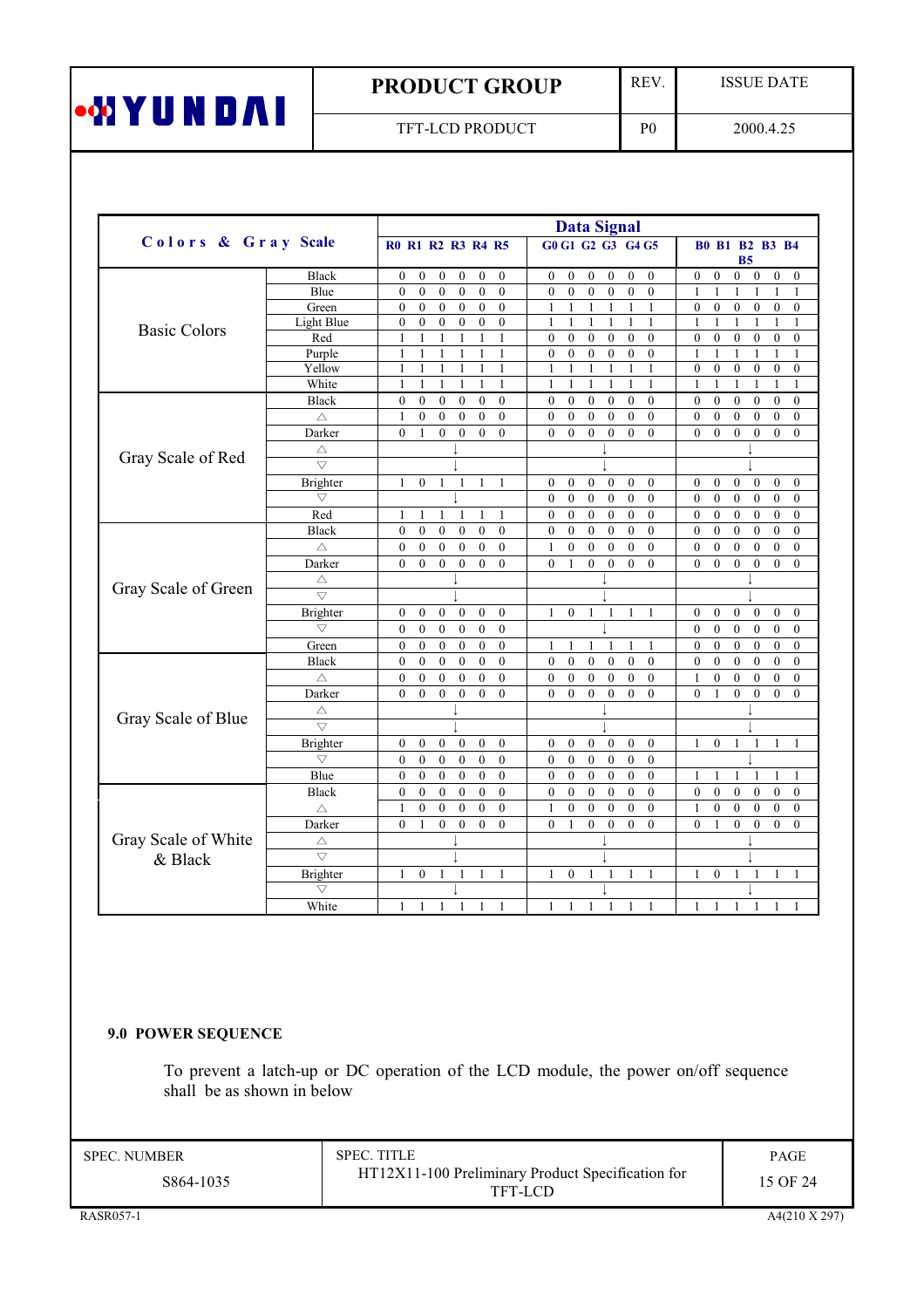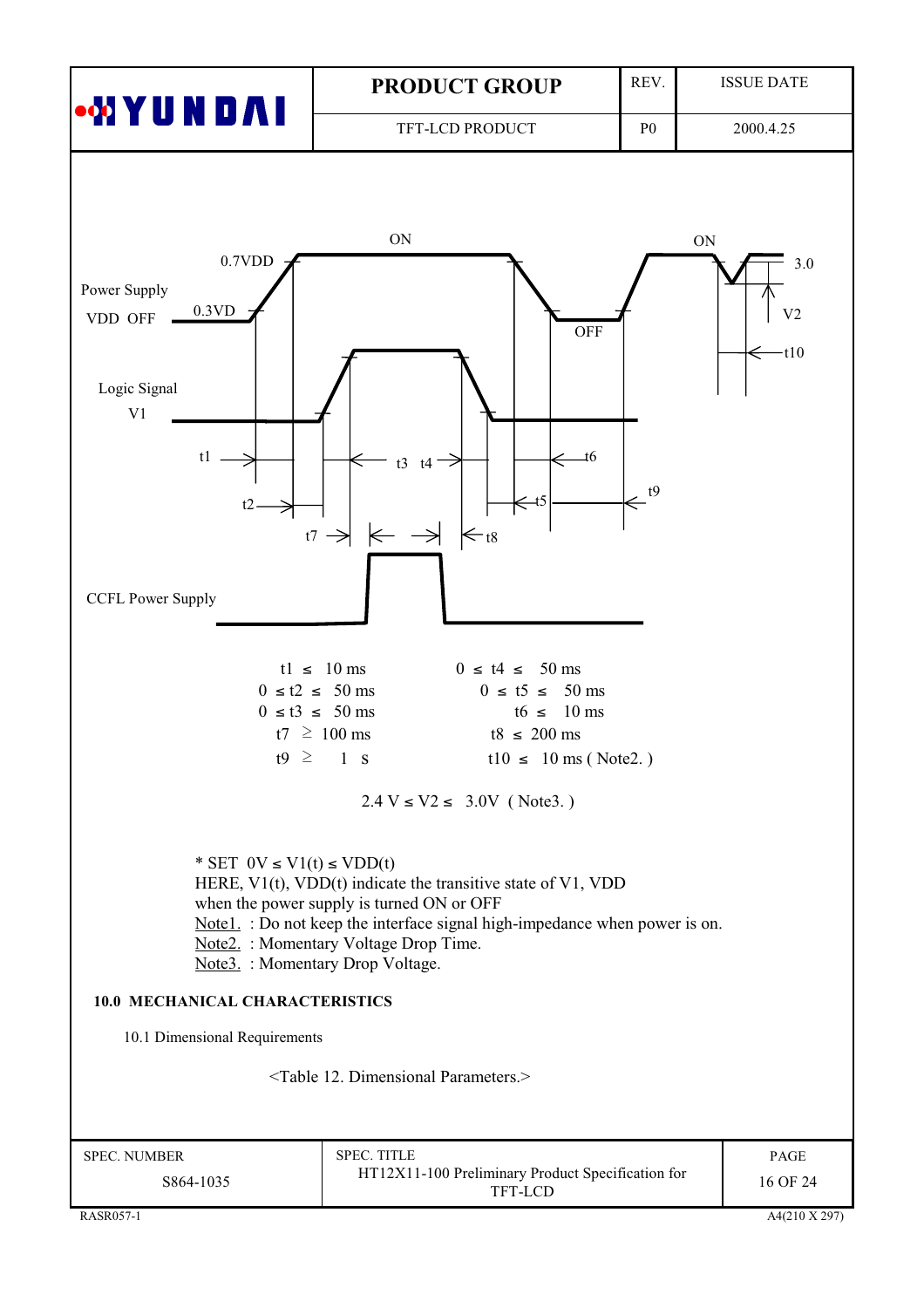|   | <b>PRODUCT GROUP</b>   | <b>REV</b>     | <b>ISSUE DATE</b> |
|---|------------------------|----------------|-------------------|
| Ш | <b>TFT-LCD PRODUCT</b> | P <sub>0</sub> | 2000.4.25         |

| <b>Parameter</b>    | <b>Specification</b>                                                      | Unit   |
|---------------------|---------------------------------------------------------------------------|--------|
| Active area         | 245.8 (H) $*$ 184.3 (V)                                                   | mm     |
| Number of pixels    | 1024 (H) $*$ 768 (V)                                                      | pixels |
|                     | $(1$ pixel = R + G + B dots)                                              |        |
| Pixel pitch         | $0.240$ (H) $*$ 0.240 (V)                                                 | mm     |
| Pixel arrangement   | <b>RGB</b> Vertical stripe                                                |        |
| Display colors      | 262,144                                                                   | colors |
| Display mode        | Normally white                                                            |        |
| Dimensional outline | $261.0 \pm 0.5$ (H) * 199.0 $\pm$ 0.5(V) * 5.6 (D) typ. / 5.9 (D)<br>max. | mm     |
| Weight              | 400 Typ.                                                                  | gram   |
| Back-light          | CCFL, Horizontal-lamp type                                                |        |

See FIGURE 6. (shown in Appendix)

### 10.2 Mounting

See FIGURE 7. (shown in Appendix)

10.3 Anti-Glare and Polarizer Hardness.

The surface of the LCD has an anti-glare coating to minimize reflection and a coating to reduce scratching.

# 10.4 Light Leakage

There shall not be visible light from the back-lighting system around the edges of the screen as seen from a distance 50cm from the screen with an overhead light level of 350lux.

### **11.0 RELIABILITY TEST**

| <b>Conditions</b>                                                                  |                  |
|------------------------------------------------------------------------------------|------------------|
|                                                                                    |                  |
|                                                                                    |                  |
| <b>SPEC. TITLE</b><br>HT12X11-100 Preliminary Product Specification for<br>TFT-LCD | PAGE<br>17 OF 24 |
|                                                                                    |                  |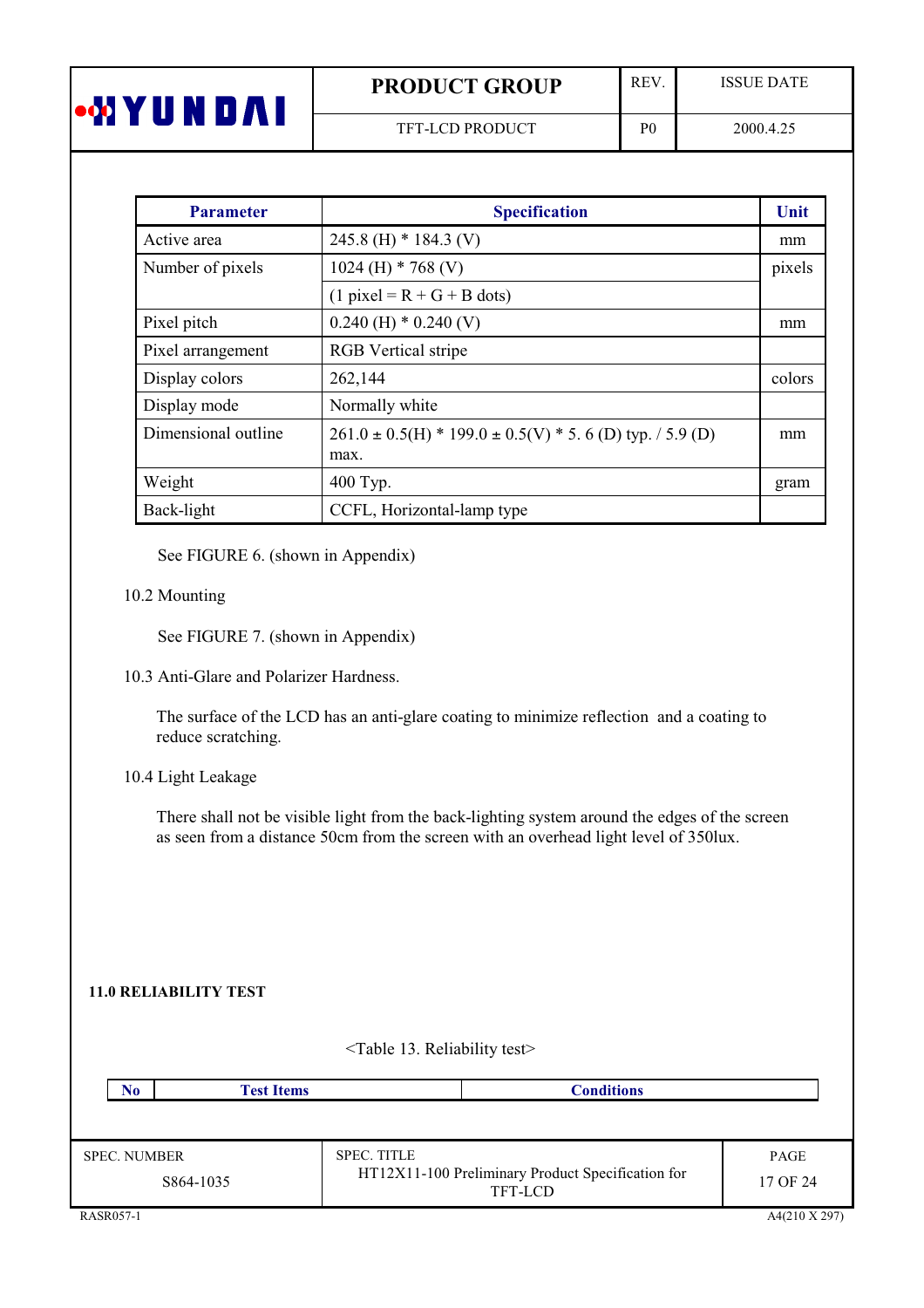| •WYUNDAI |  |  |  |
|----------|--|--|--|
|          |  |  |  |

REV.

 $P<sub>0</sub>$ 

**ISSUE DATE** 

|                | High temperature storage test                        | Ta = 60 °C, 240 hrs                                                                                                         |
|----------------|------------------------------------------------------|-----------------------------------------------------------------------------------------------------------------------------|
| 2              | Low temperature storage test                         | Ta = -20 °C, 240 hrs                                                                                                        |
| 3              | High temperature $&$ high humidity<br>operation test | Ta = 50 °C, 80 %RH, 240 hrs                                                                                                 |
| $\overline{4}$ | High temperature operation test                      | Ta = 50 °C, 240 hrs                                                                                                         |
| 5              | Low temperature operation test                       | Ta = $0^{\circ}$ C, 240 hrs                                                                                                 |
| 6              | Thermal shock                                        | Ta = -20 °C $\leftrightarrow$ 60 °C (0.5 hr), 100 cycle                                                                     |
| $\tau$         | Vibration test<br>(non-operating)                    | Frequency : $10 \sim 500$ Hz<br>Gravity/AMP: 1.5G X, Y, Z<br>Period : 15 min                                                |
| 8              | Shock test<br>(non-operating)                        | Gravity : 70 G<br>Pulse width : 11 ms, half sine wave<br>Direction : $\pm X$ , $\pm Y$ , $\pm Z$<br>once for each direction |
| 9              | Electrostatic discharge test                         | Air<br>: $150 \text{ pF}, 330\Omega$ , $15 \text{ KV}$<br>Contact : 150 pF, 3300, 8 KV                                      |

### **Result Evaluation Criteria**

Under the display quality test conditions with normal operation state, there shall be no change which may affect practical display function.

### 12.0 HANDLING & CAUTIONS

(1) Cautions when taking out the module<br>• Pick the pouch only, when taking out module from a shipping package.

(2) Cautions for handling the module

| <b>SPEC. NUMBER</b> | <b>SPEC. TITLE</b>                                           | PAGE     |
|---------------------|--------------------------------------------------------------|----------|
| S864-1035           | HT12X11-100 Preliminary Product Specification for<br>TFT-LCD | 18 OF 24 |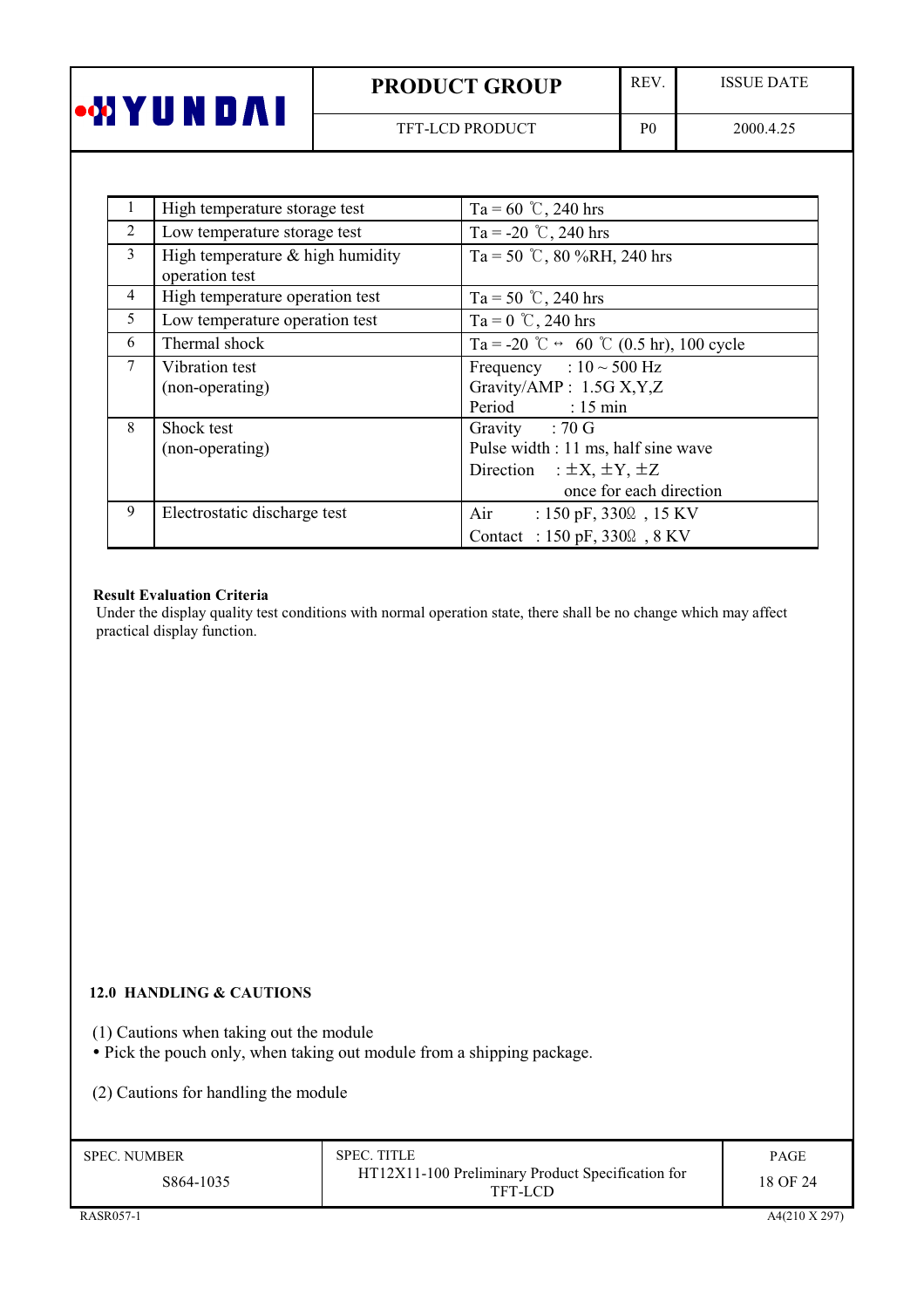TFT-LCD PRODUCT

 $P<sub>0</sub>$ 

• As the LCD panel and back - light element are made from fragile glass material, impulse and pressure to the LCD module should be avoided.

• As the surface of the polarizer is very soft and easily scratched, use a soft dry cloth without chemicals for cleaning.

- Do not pull the interface connector in or out while the LCD module is operating.
- Put the module display side down on a flat horizontal plane.
- Handle connectors and cables with care.

(3) Cautions for the operation

**WYUNDAI** 

• When the module is operating, do not lose CLK, ENAB signals. If any one of these signals is lost, the LCD panel would be damaged.

• Obey the supply voltage sequence. If wrong sequence is applied, the module would be damaged.

(4) Cautions for the atmosphere

• Dew drop atmosphere should be avoided.

• Do not store and/or operate the LCD module in a high temperature and/or humidity atmosphere. Storage in an electro-conductive polymer packing pouch and under relatively low temperature atmosphere is recommended.

(5) Cautions for the module characteristics

• Do not apply fixed pattern data signal to the LCD module at product aging.

• Applying fixed pattern for a long time may cause image sticking.

(6) Other cautions

- Do not disassemble and/or re-assemble LCD module.
- Do not re-adjust variable resistor or switch etc.

• When returning the module for repair or etc., Please pack the module not to be broken. We recommend to use the original shipping packages.

### **13.0 PACKING INFORMATION**

HEI provides the standard shipping container for customers, unless customer specifies their packing information. (TBD)

14.0 APPENDIX

Figure 1. Measurement Set Up

| <b>SPEC. NUMBER</b> |  |
|---------------------|--|
|                     |  |

S864-1035

**SPEC. TITLE** HT12X11-100 Preliminary Product Specification for **TFT-LCD** 

PAGE 19 OF 24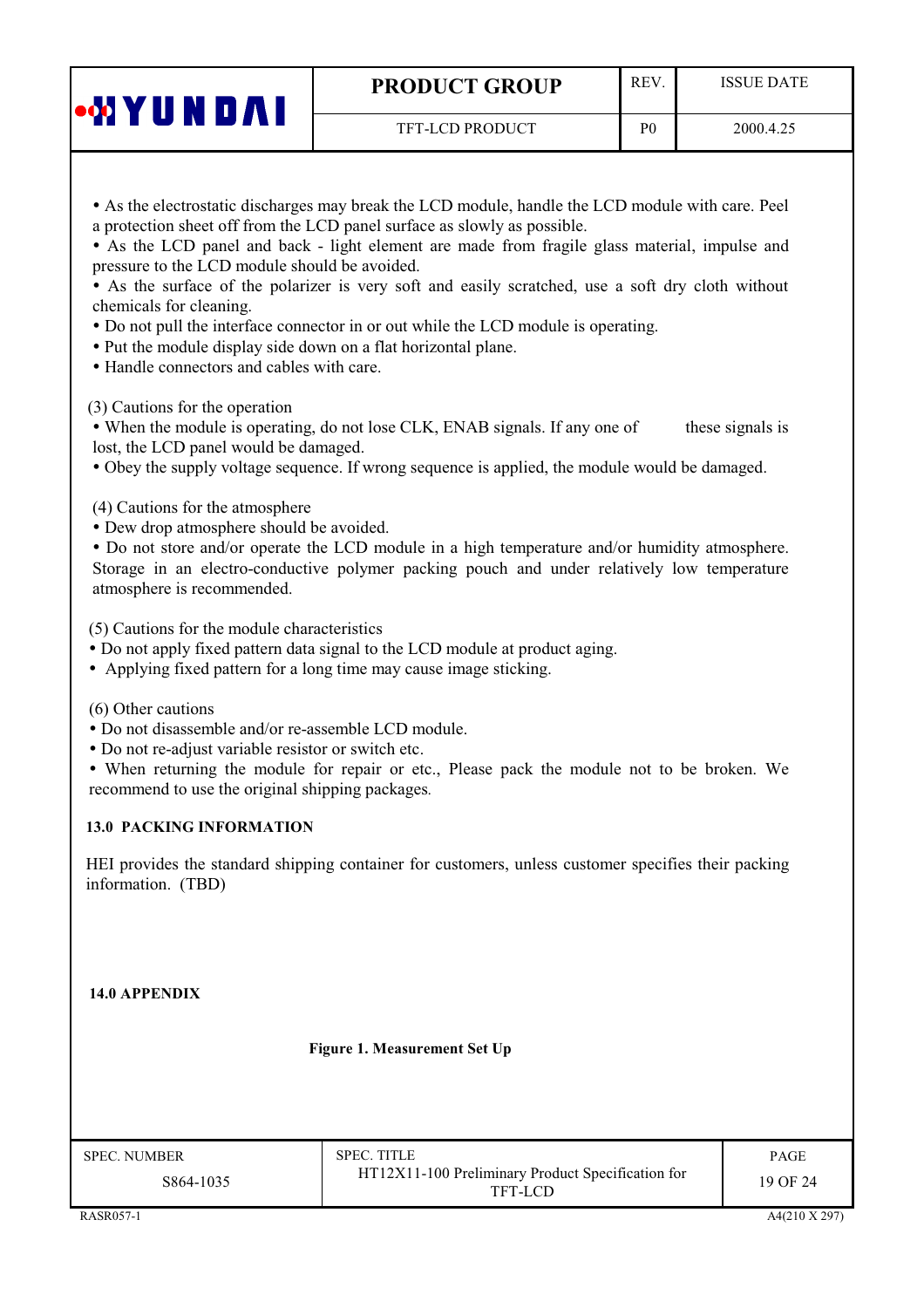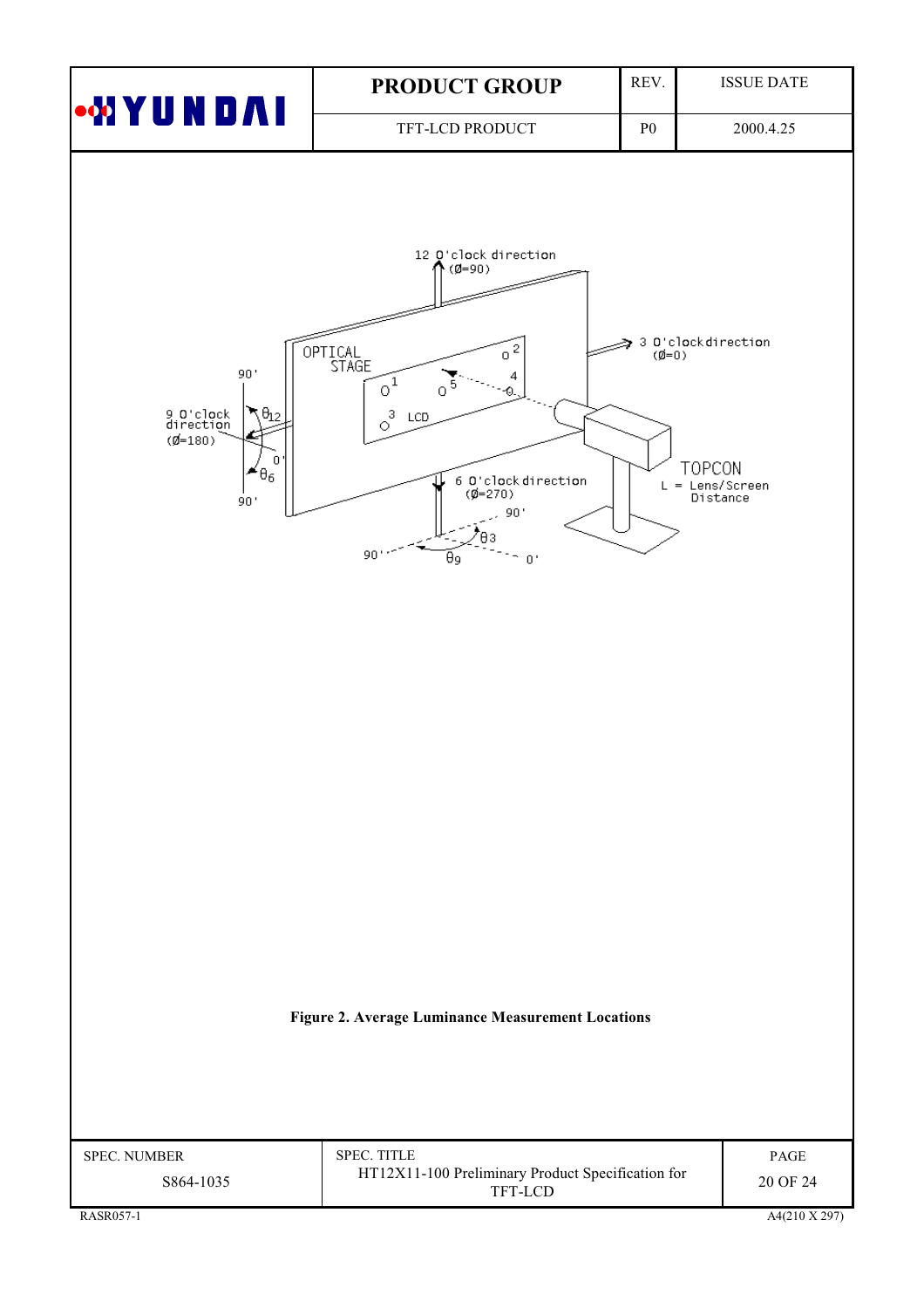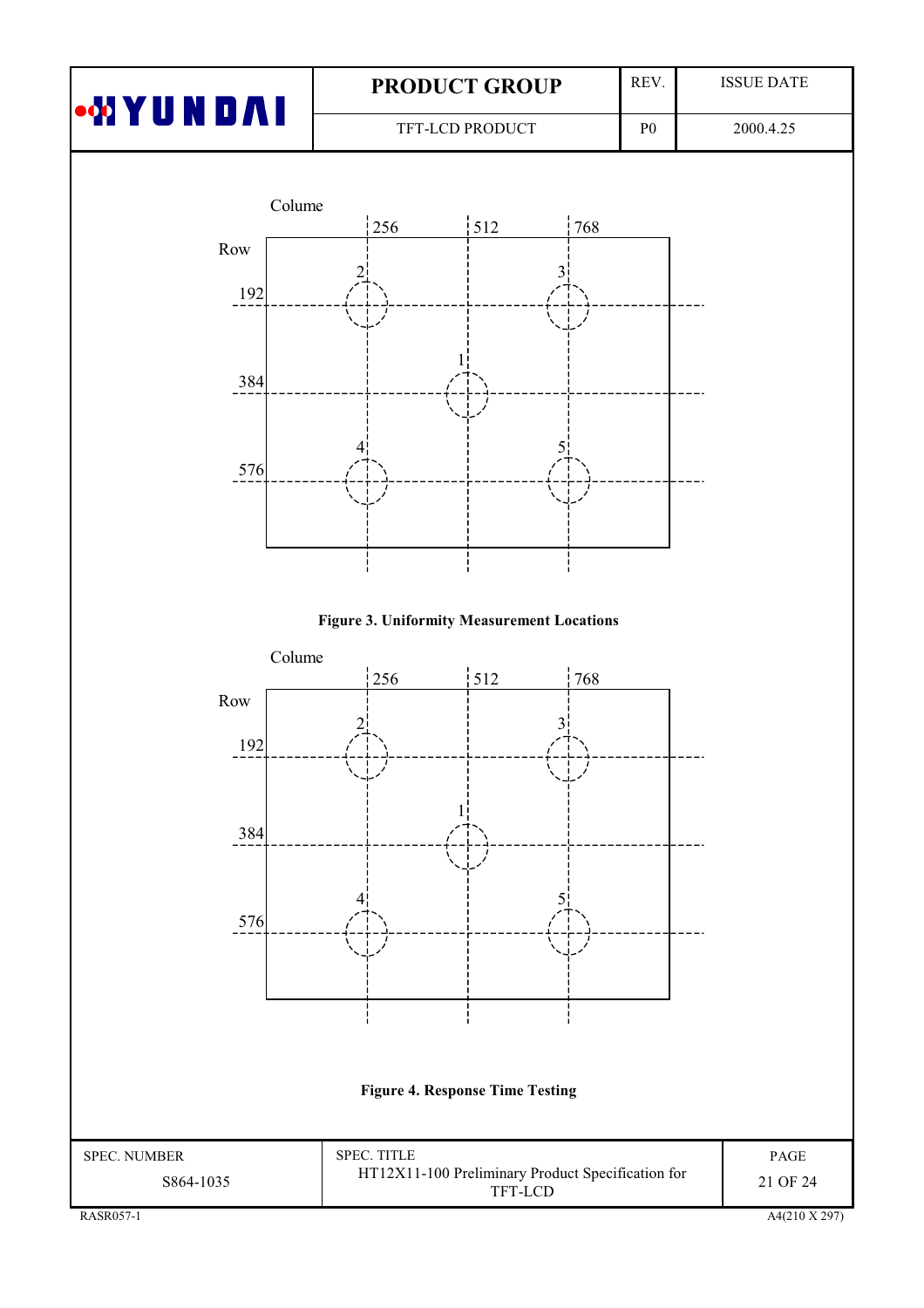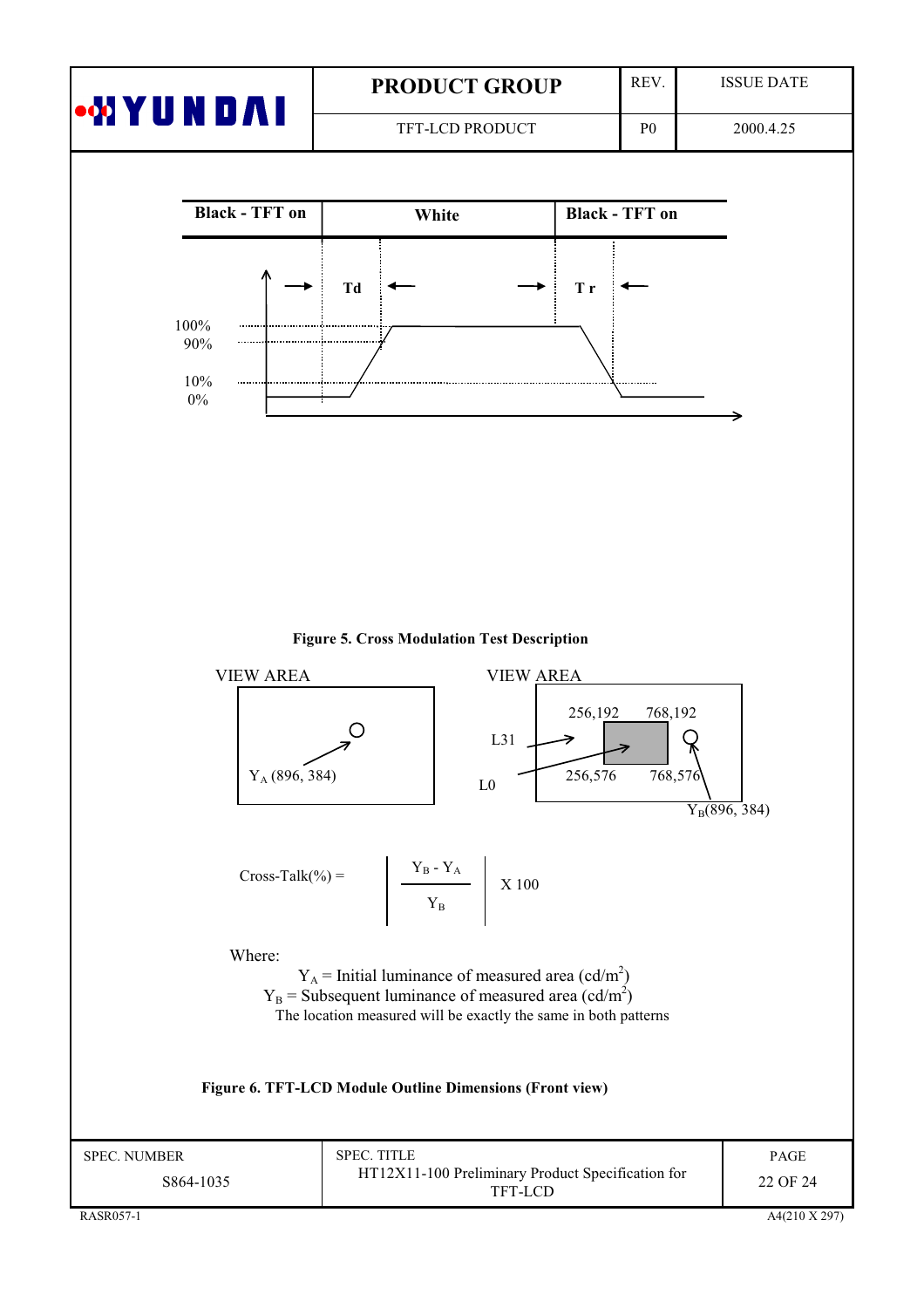